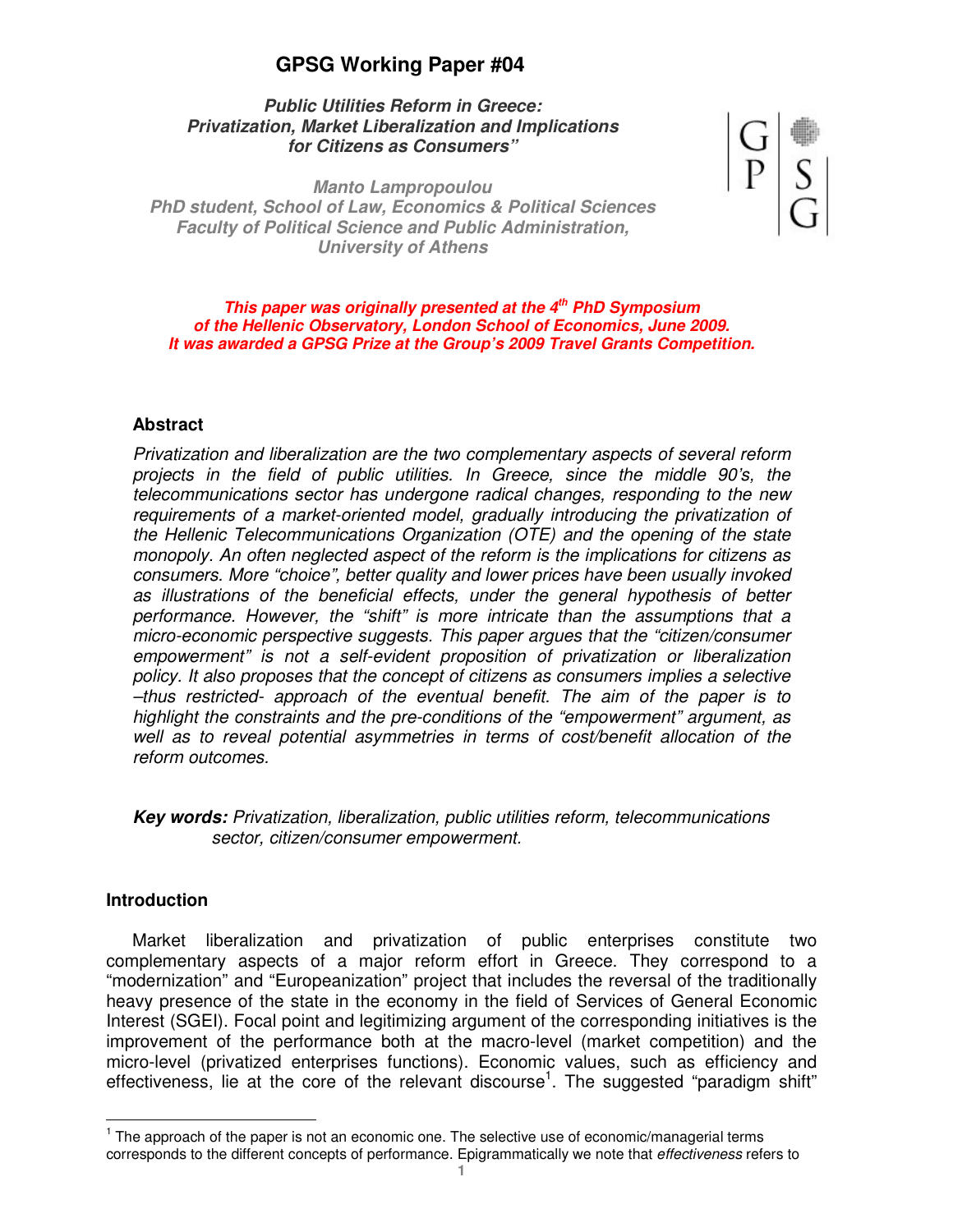towards the free market promises to enhance performance not only from the aspect of the operational and the market/economy function but also in terms of final outputs for users, and further, higher user satisfaction.

The following analysis seeks to explore the validity of the 'better performance' argument by looking into the case of telecommunications<sup>2</sup>. It aims to assess the effect as well as the relative significance of the two co-related policies (market liberalization – privatization of OTE<sup>3</sup>) from a citizens' point of view. The "empowerment" of the users is a crucial variable and a tenaciously invoked argument of the reform agenda. A starting point is that citizens as users occupy the weak side of the relation with telecommunications corporations. Though this seems to be accepted in the face of a state monopoly, it is not readily accepted when it comes to a liberalized market. A key research question refers thus to the potential benefit that privatization and market liberalization entails for the users of telecommunications services. The notion of 'benefit' is defined in an inclusive way, combining both micro-level criteria (such as service quality, price, responsiveness and choice) and macro-level concerns (such as public interest, equity, universality, transparency and economic and social cohesion).

The perspective we adopt aspires to shed light on a rather neglected aspect of the privatization and liberalization process, beyond – though not detached to- the usually employed indicators of economic performance. It is argued that the public utilities reform implies certain political and ideological shifts. What is at stake is the wider framework of the transformation pattern of the triangular relation "state  $-$  (public or private) corporationcitizen as user or consumer". Under the pressures of new sociopolitical and economic priorities, the notion of public interest has been strongly contested and to a certain extent redefined through the European policy prism. This paper combines theoretical argumentation with available empirical data and focuses on a) the redefinition of the role of citizens as consumers with regard to new rights and possibilities and b) the evolution of (new) modes of protection and regulation that arise within the market-oriented model. Both imply a re-conceptualization and a re-arrangement of the accountability and legitimization criteria within the state – OTE – citizens relation framework.

The paper is organized in two sections: First we outline the main features of the preprivatization and pre-liberalization period. The emphasis is on the dysfunctional aspects of the triangular relation concerning the citizens' interest. The notion of the "user" is employed in order to highlight the specific characteristics of the later within the telecommunications domain. We next question the reaction of the reform project towards the detected problems. With reference to the citizens, a more consumerist model seems to gain ground. The promising rhetoric and the correspondence between anticipated and actual results are examined and evaluated both from a theoretical and practical point of view. The paper concludes with some thoughts on the allocation of potential costs and benefits in a "winners/losers" perspective. Certain assumptions of the new-institutional theory are employed as analytical tools, though not in an absolute way. Complementary methodological approaches and ad hoc readings help to further establish the arguments of the analysis.

the extent to which objectives have been achieved, efficiency to the inputs/outputs relationship and economy to the minimization of the cost for given quality standards. This distinction is not always clear in the political science literature.

 $^2$  What interests principally are the fixed phone services (basic services), and at a lower degree the mobile and internet services. The former refers to the previously monopolistic market that has been reformed on the hypothesis of better performance. It is thus a better measure to assess the impact of the privatization and liberalization on the users of these services.

<sup>&</sup>lt;sup>3</sup> Hellenic Telecommunications Organization.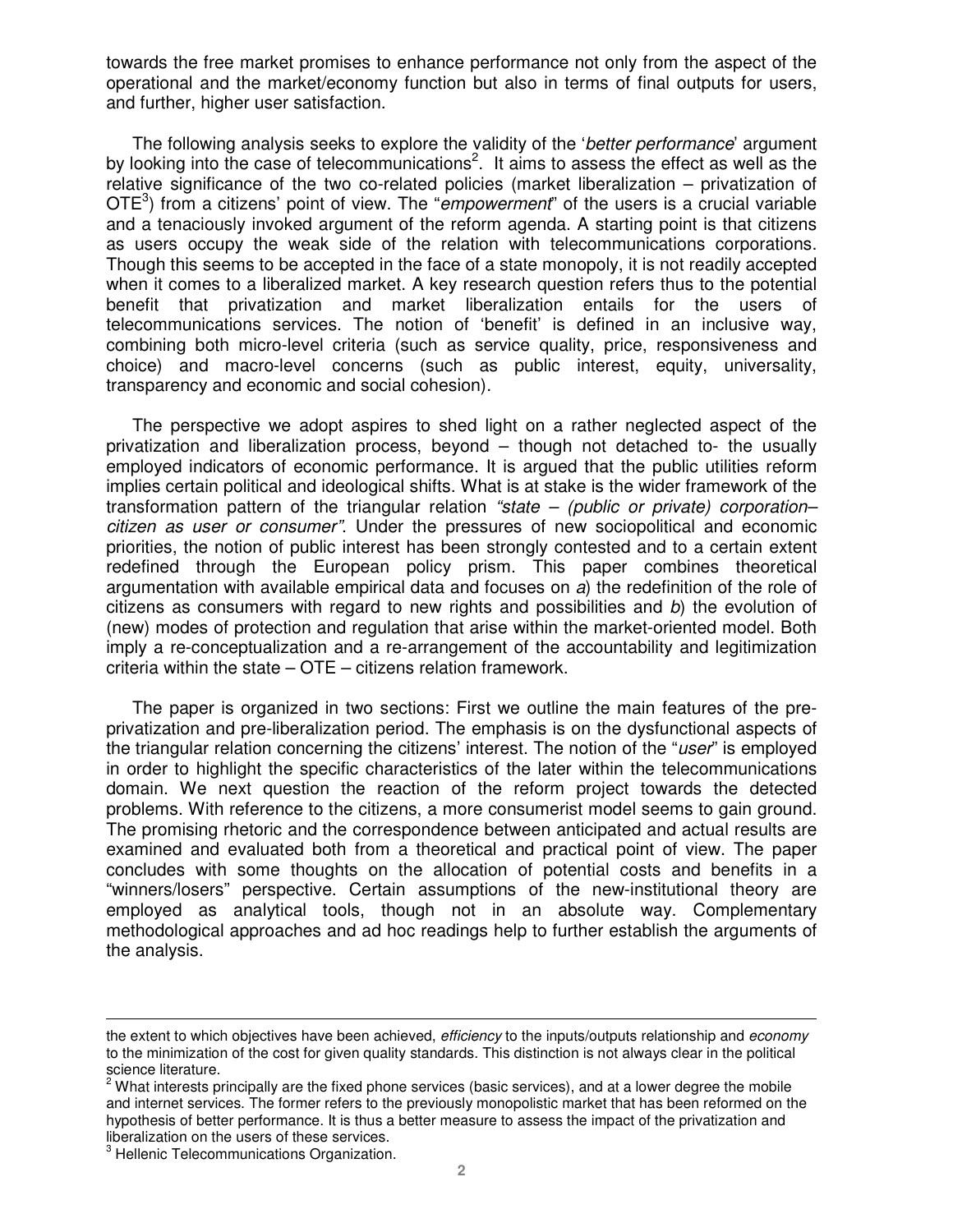

## **1. The Starting Point: the State Intervention in Retrospect**

 $\overline{a}$ 

The debate on the scope and the limits of state interventionism is not a new one. Answer seems to be following a pendulum route across the political and economic conjuncture. In brief, the rationale of public action has been historically based on a twofold argument concerning the role of the state on one hand and that of the market on the other. From the point of view of the '*market failure*' argument, the intervention of the state has been perceived as the "alternative remedy", either to the incapability or to the unwillingness (lack of incentives) of the market mechanisms to undertake certain fundamental functions. From a parallel point of view, the state intervention responds to a call for positive action. Its basic mission is to ensure the provision of certain goods and services considered as vital for the well-being of the people. The notion of *public interest* resumes the logic and assures the legitimacy of public intervention. The justification basis comprises both hypotheses of ideological and sociopolitical nature (public service theory<sup>4</sup>) as well as arguments of economic origins (welfare economics<sup>5</sup> and public interest theories<sup>6</sup>).

Public networks industries were created and developed in line with these considerations and the particular requirements of the historical circumstances. The post-war "Keynesian" consensus" depicted a model of state-economy relations where the interventionist and regulatory role of the former met the general approval. Public utilities (water, gas, electricity, communications, transportation, postal services) have been organized in vertically integrated national monopolies with specific characteristics<sup>7</sup>. The most striking one is the dual nature of the enterprises: on the one hand the 'public' element (salient social-political mission) and on the other the 'entrepreneurial' aspect (economic –

 $<sup>4</sup>$  The theory of *public service* refers to a particular model concerning the role of the state and it has been</sup> inspired to a large extend from the French tradition (service public). According to its quiding principals, the state undertakes certain activities in order to assure the proper function of the economy in line with social and political priorities. Sociopolitical values (such as public interest, solidarity, social cohesion, accountability) and special principals (equity, mutability, continuity) shape its strongly ideological and symbolic basis and justify the legitimacy of the state action (Chevallier 1975, 2005). The scope of the former goes beyond the economic rationale (Spiliotopoulos 1985: 530).

<sup>5</sup> The assumptions of Welfare Economics technically justify the market failure and provide reasons for the state action (Stigler 1975 ; Sappington and Stiglitz 1987: 568-569 ; Stiglitz 1992: 106- 116, 231-238).

<sup>&</sup>lt;sup>6</sup> Public Interest Theories focus mainly on the regulatory role of the state, proposing that the governments, as agents of the public, seek the maximization of social welfare. This goal is reflected on certain social welfare functions and concerns of equal redistribution (Vickers & Yarrow 1988: 27-29). It evidently refers to a more indirect type of state intervention than the public service model. Its hypotheses are closely related to those of Welfare Economics and the Economic theory of Regulation (Stigler 1971).

 $<sup>7</sup>$  For an in-depth analysis of the characteristics of public enterprises in the initial phase of their existence, see</sup> "Les Entreprises du Secteur Public dans le pays de la Communauté Européenne", Institute Européen d' Administration Public, Bruxelles 1985.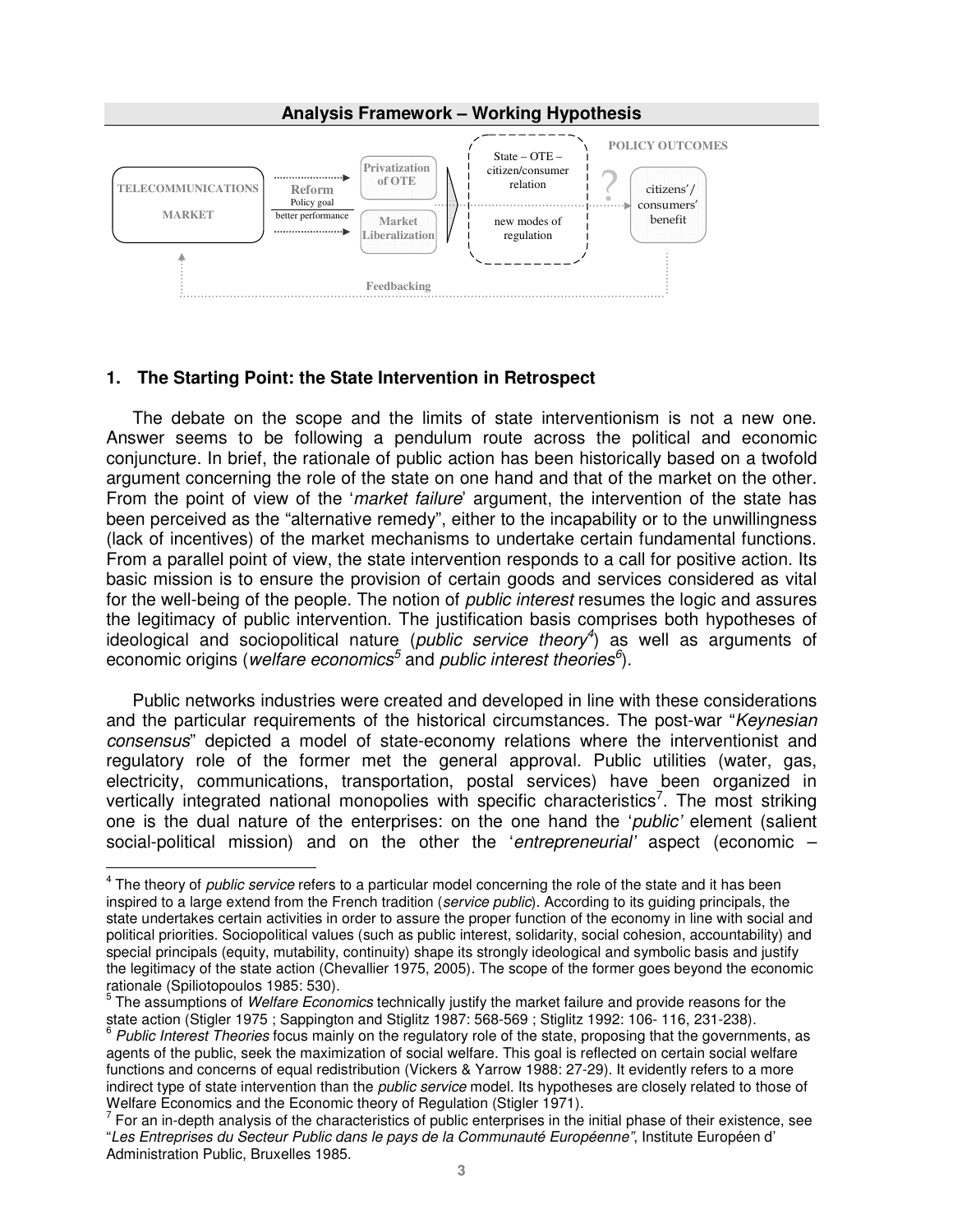commercial ends)<sup>8</sup>. The social welfare (public interest) goals reflect the wider socio-political character of public enterprises. Hence, a complementary term, that of "political firms/enterprises<sup>9</sup>", has been often employed.

The public network services in Greece were formed and developed during the post war period  $($ "*developmental wave*<sup>10</sup>"). The large-scale industrial activities were vertically integrated in domestic monopolies under a tight regulatory regime of state control. Their mission was the provision of essential services, pursuing economic and social ends. Services were supplied on a non – competitive basis, while the pricing policy did not reflect the actual cost but it was generally formed through a mechanism of 'internal redistribution' among the users (cross – subsidization). Social and political concerns were a central feature the enterprises' action.

These were also the characteristics of the telecommunications market, since the Hellenic Telecommunications Organism (OTE) was founded as a state monopoly in 1949. The legal framework explicitly declared the social welfare character of OTE, a state-owned joint-stock company "at the service of the public"<sup>11</sup>. Given the two main types of reference, the Anglo-Saxon *public utilities* and the French *public service*<sup>12</sup>, OTE could be classified somewhere in the middle of the spectrum between the two notions, perhaps closer to the public service model<sup>13</sup>. The nature of the property rights (public ownership) in conjunction with the public interest mission implies certain particularities. A central feature refers to the relation between OTE and the citizens, which was largely subjected to the mediation of the political system.

### **Public interest and the citizens as "users"**

The recognition of the special mission of public enterprises implies a differentiated approach than that of a commercial enterprise. The *public utility* concern has been explicitly expressed by the partial detachment from the rules of the market and the undertaking of these activities by the public sector. The nature of public utilities requires the (partial) "decommodification" (Esping-Andersen 1990) of the services provided, on the basis of equal access and independently of free market forces. The public monopoly scheme and the direct state control (Spiliotopoulos 1985) assure the equal treatment in terms of quality, price and provision. Citizens' needs are conceived and met in a collective and homogenous way. The policy context practically corresponds to a redistribution model (Lowi 1964).

The concept of the public interest serves as the ideological and legitimizing cornerstone of state intervention. In fact, it implies a specific role for the state and a particular model of state – society relations. Public action is justified on the assumption of a benevolent state that strives for the public good (Chevallier 2000: 32). Public enterprises are the state's "agents" (Spiliotopoulos 1985: 538) and thus the government is "*indirectly responsible*" for their performance (Letwin 1988: 29). In this scheme, the state is the main decision-making

**EXECTS THE POTENT THE STAND TO THE THE STAND THE THE STAND OF THE STAND OF THE STAND STAND BY THE STAND BY THE**<br><sup>8</sup> The potential contradiction between the two missions is rather evident and the equilibrium of that mixed character is often difficult to discern. However, the particular hierarchization of the two elements could constitute a crucial indicator of the bilateral priorities, especially when the 'mix' change in favor of the latter, as it seems to be the case in the privatization.

<sup>9</sup> De Alessi 1980: 31-32 ; Papoulias 2007: 193, 199.

 $10$  Pagoulatos 2005: 359.

<sup>11</sup> Legislative decree 1049/1949, art.12 ; 165/1973.

<sup>12</sup> See Stoffaës 1995 ; Rouban 2000: 16-17.

 $13$  This classification can be justified with reference to the rhetoric and the content of legislative acts in the early years of OTE. However, it has been argued that, in general, the creation of the Greek public enterprises was mostly the result of circumstantial and incidental factors than the crystallization of a concrete ideology for the role of the state in the economy (comparable for example to that of the French model) (Teitgen-Colly 1985: 204-205).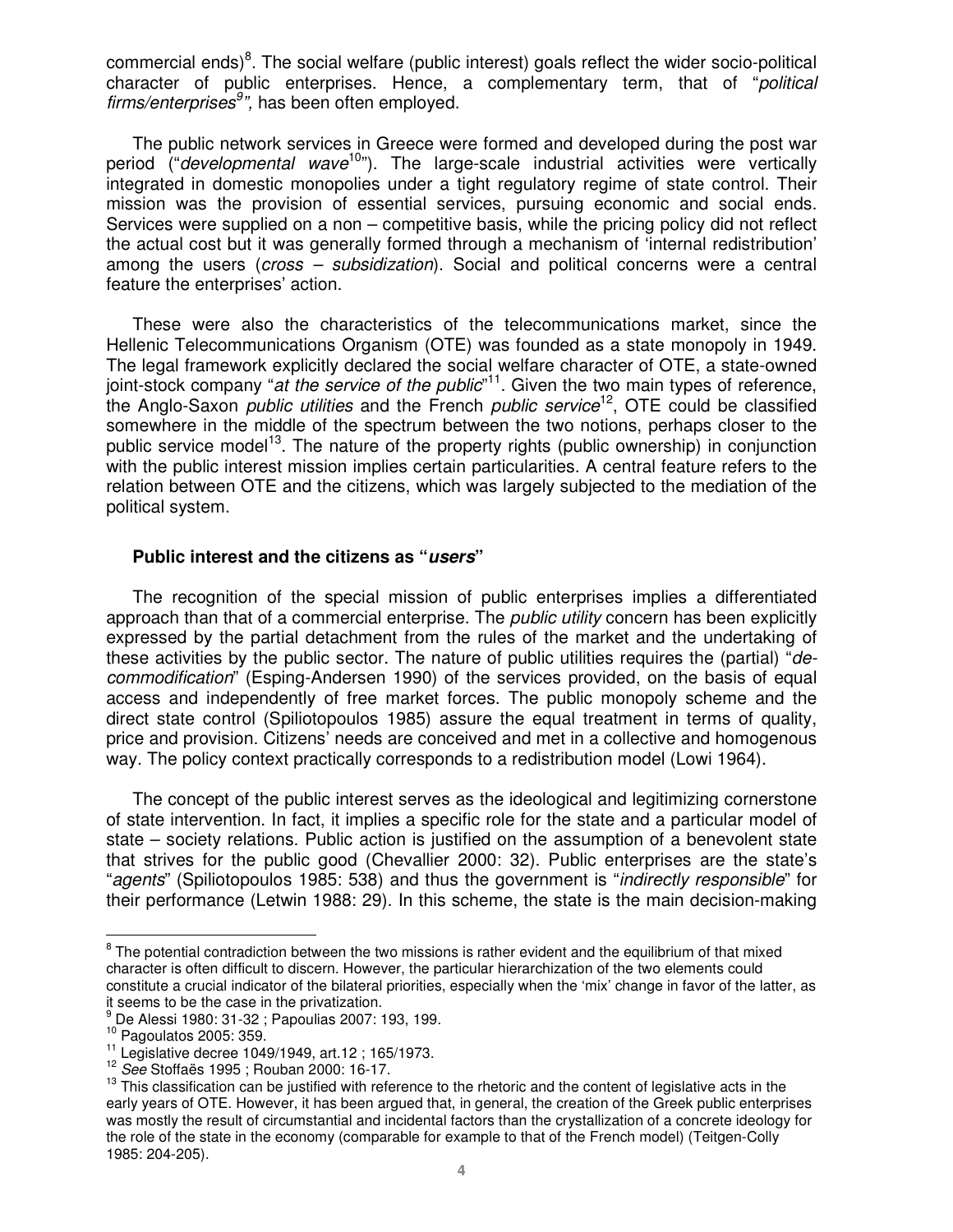actor and the 'intermediary' between enterprises and users. The submission of management to the state's control constitutes the connecting bond between the citizens and the public enterprise (Le Masne 2003: 13). As well, the citizens are far from a purely market-consumer model. The triangular relation integrates certain social and political features of a 'citizenship perspective<sup>'14</sup>, which could theoretically correspond to the model of "user" of public utilities<sup>15</sup>.

That is in general the model of the *state –*  $OTE$  *– citizens* relation in the pre-privatization and pre-liberalization period. The public interest character of the Organization subjects the management to the direct or indirect government oversight<sup>16</sup> and to procedures of parliamentary control<sup>17</sup>. Under these circumstances, the *citizens-OTE* relation refers to a pattern of indirect communication mediated by the state. User representation is ensured through the trade unions, the Shareholders' Committee and the "socialization" initiative. The latter aimed at a more direct control on behalf of society ("social control")<sup>18</sup>.

### **The citizens - OTE - state relation in question**

 $\overline{a}$ 

With reference to the typology of Le Grand (1997), the nature of the relationship between the public enterprise and the users is theoretically similar to that of "*knights*" (a benevolent-altruistic state) and "*pawns*" (passive recipients). The latter have little chance to intervene directly in the decision-making processes. There is no "exit" possibilities and the main "voice" option (Hirchmann 1970) is the ballot option. As already mentioned, public interest is ideally expressed via the government programs, implying an indirect representation of the needs and wants of the citizens.

However, in practice, these assumptions do not seem to be always the case. The hypothesis of the public interest as a (quasi) self-evident feature of state's action has been strongly contested both in theory and in facts. The *public choice school* (Niskanen 1975; Mueller 1976 ; Buchanan and Tollison 1972) as well as the theories of rent – seeking (Krueger 1974 ; Tullock 1993 ; Tollison 1997) and rational neo-institutionalism (March & Olsen 1984 ; Hall and Taylor 1996 ; Peters 1999) suggest that there are no benevolent motives and that actors decide rather on the basis of self-interest evaluations. It is within this context that "vote-maximizing legislators/politicians" and "utility/budget-maximizing bureaucrats" (Niskanen 1975 ; Vickers and Right 1989: 6) disorientate public enterprises from their general interest mission. Principal-agent problems and transaction costs also arise when the delegation of an activity provokes asymmetries in terms of sources and information (Sappington and Stiglitz 1987 ; Vickers and Yarrow 1988: 7-11). The imperfections of the "*political control market*" and the electing-monitoring procedures create further problems of public control and representation (Yarrow 1986: 303 ; Vickers and Yarrow 1988: 31).

 $14$  For the definitions and the particular context of the tree-fold categorization (civil, political, social rights), see Marshall 1992.

<sup>&</sup>lt;sup>15</sup> In proportion to the notion of the "user of public services" (for a comprehensive analysis, see Spanou 2000: 376-442).

<sup>16</sup> Ensured typically by the Minister of Finance and the Minister of Communications and Transportations <sup>17</sup> Indirectly (via the Minister), regularly via the Committee of Public Enterprises, Banks and Welfare Organisms and ad hoc via the process of parliamentary control.

<sup>&</sup>lt;sup>18</sup> Law 1365/1983. According to the pre-electoral program of PASOK (1981), the socialization of the Greek public enterprises aimed at the strengthening of the public control and their democratic function as well as at the (re)orientation of the management towards the public utility mission (Teitgen-Colly 1985: 210-211). The social 'stakeholders' were conceived in that case as the "representatives of the users" (see: OTE: Operational Plan 1996 – 2000, p.9). However, the new administrative and control mechanism (ASKE) encountered serious functional and political obstacles that gradually demoted its status (see Ministry of National Economy: Conference on Socialization, Athens 1987 and Anastopoulos 1987: 128-129 ; Papoulias 1994: 113-114).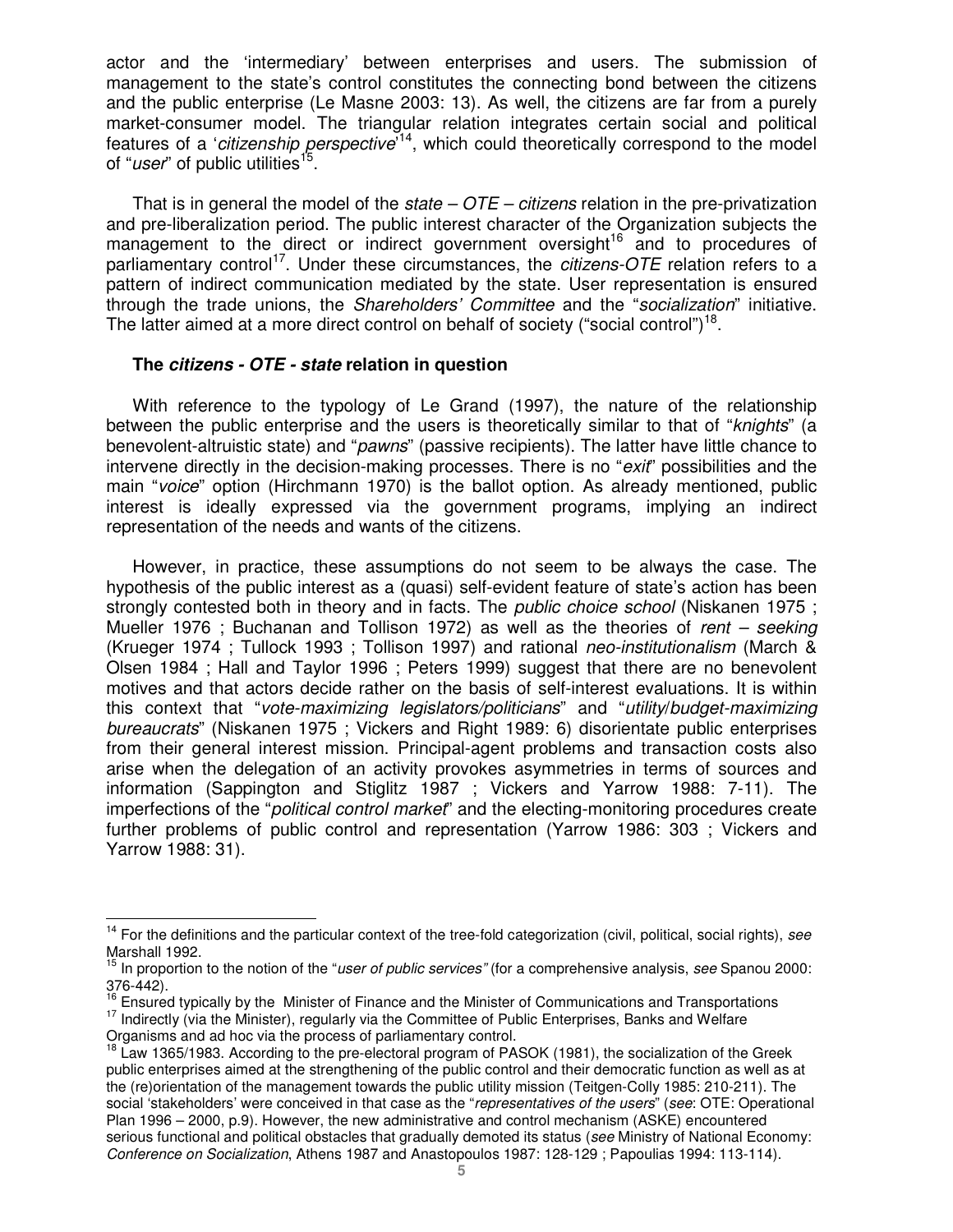Along with these considerations, the risk of marginalization and degradation of citizen's interest is rather evident. In Greece, the public enterprises often deviated from the public interest mission. The emphasis was put on the fulfillment of particular interests from the point of view of (corrupt) government officials, manipulated and self-interest management members, powerful economic groups, trade unions and anyhow, not of the users' interest, that is to say the *general interest*. The constant and intense unofficial government interventions have led OTE as other public enterprises to a high degree of politicization<sup>19</sup>. In many cases particular interests, usually corresponding to well organized rent - seeking coalitions, acquired profit ("rents") at the expense of public/collective interest (Pelagidis 2005). The motives and the priorities within this context were hardly in line with public service concerns. They have thus heavily twisted the grounds of the public interest mission and the legitimacy of the corresponding policies. In policy terms, it could be argued that in line with the typology of Lowi (1964), the "redistributional" character of public policy in the field of telecommunications tends to diverge into a rather "*distributional*" context. To put it briefly, the function of the triangular relation does not correspond to a *citizens'-interest*oriented scheme.

Secondly, the perverse function of the political control chain intensified the innate failures and the excesses of a monopolistic market and a large-scale bureaucratic organization. OTE was and still is an extremely powerful organization and one of the larger Greek enterprises. The structure of the telecommunications sector, organized on the basis of the ultimately dominant position of the public operator, further illustrate the power asymmetry. Lack of "*choice*" and "*exit*" possibilities, the users had no alternative and they were to a certain degree "*captured*" by the powerful enterprise. Besides, in terms of social participation, neither direct contact nor the 'socialization' experiment managed to assure significant active involvement, efficient social control or wide representation on behalf of the users in the decision-making process ("voice"). The organization problems of the uncoordinated and dispersed group of consumers<sup>20</sup> further narrowed the possibilities of reaction or confrontation. In case of dispute the available options were limited to the "citizens' bureaus" and the civil courts $21$ .

The imbalanced relation is further evident with reference to the "introvert" function of the public operator. In the pre-privatization and pre-liberalization period, OTE appears quite "*unresponsive*" to the needs and expectations of the subscribers<sup>22</sup>. As other state-owned organizations, OTE could be characterized as a more or less close ("self-referential") system (Tsoukas and Papoulias 2004: 89-92), where there was very little concern or feedback about the satisfaction of the recipients for its outcomes $^{23}$ . The flexibility deficit partly explains the corresponding weaknesses. The terms and the conditions of provision are unilaterally defined and comprise a minimum set of rights and obligations of mostly procedural nature<sup>24</sup>. In fact, the decision-making scheme was far from any direct 'bottom-

<sup>&</sup>lt;sup>19</sup> The high degree of politicization of the public organizations is a common theme in analyses of Greek public sector. See for example: Teitgen-Colly 1985: 218-228 ; Giannitsis 1994: 16-19 ; Lioukas and Papoulias 1995: 180-83 ; Sotiropoulos 2001 ; Tsoukas & Papoulias 2004: 84-86 ; Papoulias 2007: 66-67, 81-82 ; Mouzelis 2005 ; Spanou 2008: 156.

<sup>&</sup>lt;sup>20</sup> For an in depth analysis of the determinants of collective action, see Olson, 1965. For the difficulties of collective representation of the users, see also Spanou, 2000: 431-441.

Whatever the result, that kind of interaction usually referred to minor issues and ad hoc arrangements. <sup>22</sup> The "unresponsiveness" constitutes a central feature of the criticism referred to the "old-style welfare bureaucracies" (Le Grand and Bartlett 1993: 15).

<sup>&</sup>lt;sup>23</sup> Only in the early '90s certain initiatives showed a shift in that attitude: the Five-Year Development program (1994-1999) and the next period Operational Plan (1996-2000) included plans for the amelioration of service quality and the measurement of citizens' satisfaction via a system of performance indicators. Moreover, certain consumers' surveys concerning the quality of the telecommunication services are published in the early '90, which comprise a specific set of quality standards.

 $24$  Apart from the legislative framework, see also Lymperopoulos N. (1980), Urban Telephony: Rights – Obligations, Subscriber – OTE, Procedures, OTE-Athens.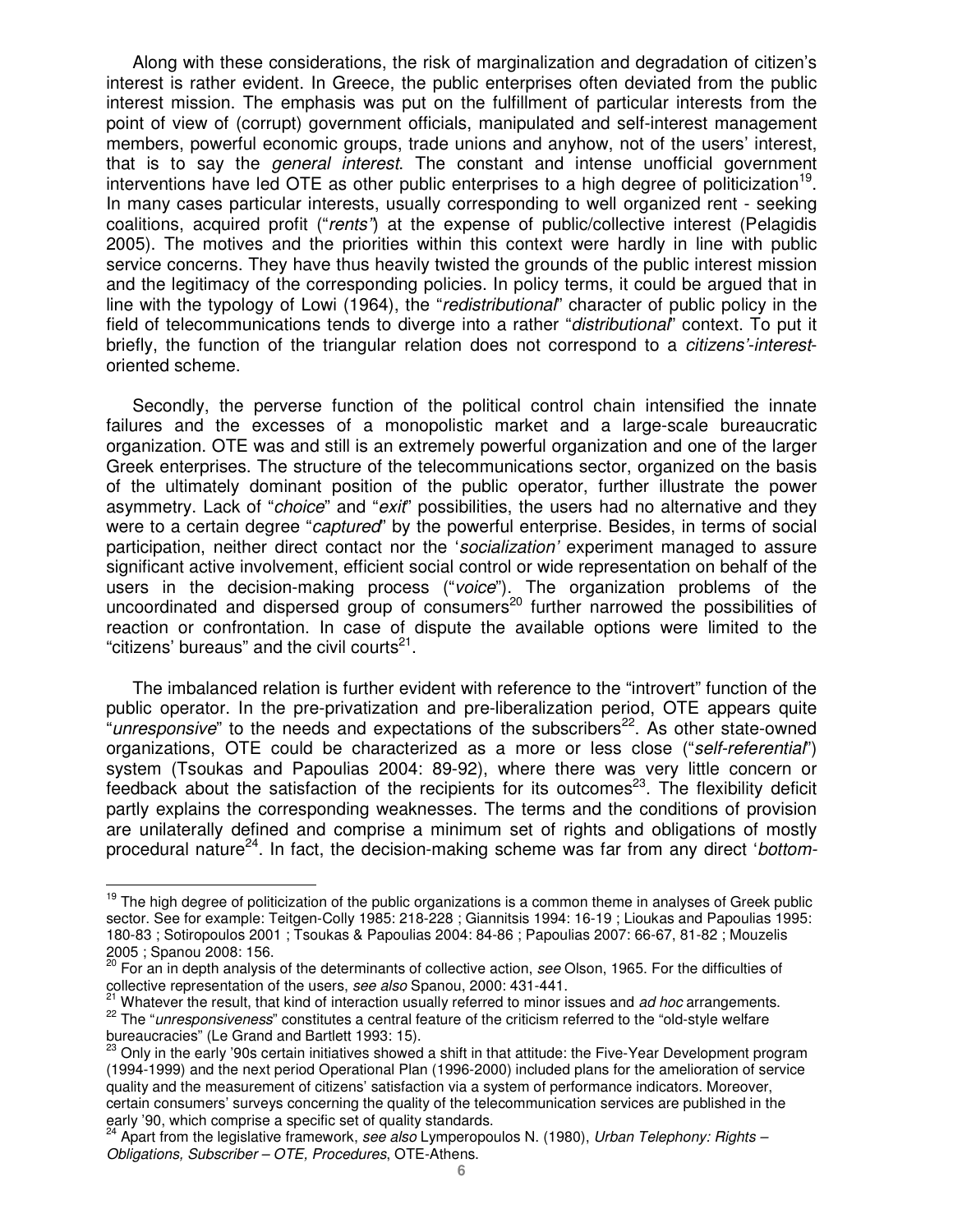$\mu$  participation, implying a quite passive/submissive role for the users. The discredit or absence of a customer-oriented policy could be additionally justified with reference to the (low/medium) quality of the services as well as on the perceptions of the users concerning the 'public image' of  $OTE^{25}$ . It was thus time to re-structure the organism on a more socially and economically efficient base.

## **2. The 'Paradigm Shift'**

The apparent 'failure' (or anyhow 'optimum-deviation') of the public model to achieve the required results along with the effect of certain political, economic and technological evolutions have caused strong pressures for the reform of public enterprises. The escalating criticism had practically led to a radical revision of the role and the limits of state intervention. In the early '90s, the shift to the private market, which was already a reality in many other European countries, was considered more or less a one-way option<sup>26</sup>. Privatization, liberalization and de-regulation have become high-priorities on the policy agenda. A brief review of the facts is necessary in order to outline the main features of the reform. The focus is on the anticipated benefits for the users of the telecommunication services (and not on a general review of the eventual positive outcomes).

## **Pressures and constraints: an inevitable reform?**

The pressures and the causes that lead governments to privatization or liberalization decisions do not correspond to an homogenous and coherent ensemble of determinants. An epigrammatic classification includes a great range of reasons and ambitions that vary across the ideological, social, political, economic, institutional, historical and technological spectrum. Concerning the privatization rationale, the need for better performance is the core-argument (Beesley and Littlechild 1986 ; Savas 1987 ; Letwin 1988: 32-34 ; Bishop and Thompson 1994). Ideological, economic, managerial, political and financial motives also have a role to play (Vickers and Wright 1989: 5-9 ; Pagoulatos 2005: 360-363). With reference to the abolition of state monopolies and the de-regulation pressures, globalization of the trade, technological changes, market evolution and external pressures<sup>27</sup> give reason for the complementary aspect of the reform. The anticipated positive effect of competition is also a central argument.

While apparently relative in context, the intensity and the influence of these factors are not of the same degree. Concerning for example the privatization decision, there was not any direct internal or external obligation. On the contrary, the liberalization of telecommunications market has been an evident and quite pressing feature of the European integration policy. However, it is interesting to note that in Greece an "inverse evolution" took place. The privatizing process of the Hellenic Telecommunications Organism was initiated before liberalizing the market<sup>28</sup>. Though the two programs cannot be regarded disjointedly, the implementation timing could imply an unspoken hierarchization of the corresponding policy priorities<sup>29</sup>.

 $^{25}$  See OTE: Operational Plan 1996 – 2000, p.48-50.

<sup>26</sup> Hence the consensus of the two dominant political parties on the liberalization of the telecommunications market and the privatization of OTE (see Parliament Minutes OH/19.2.1996, Π/21.2.1996).

<sup>27</sup> See for instance the IMF reports, OECD recommendations, EU competition law and single market integration, etc.

 $8$  First public offer: 1996, market liberalization: 2001.

<sup>&</sup>lt;sup>29</sup> It has been suggested that the EU liberalization agenda worked in fact as a legitimizing or great supporting factor for the associated privatization project (Featherstone 2005: 232 ; Pagoulatos 2005). Thus, the necessity of the later was not quite evident if dissociated from the European liberalization obligations. Still it cannot be denied that an indirect pressure has been more of less exerted to the direction of the ownership status (Parker, 1998: 43).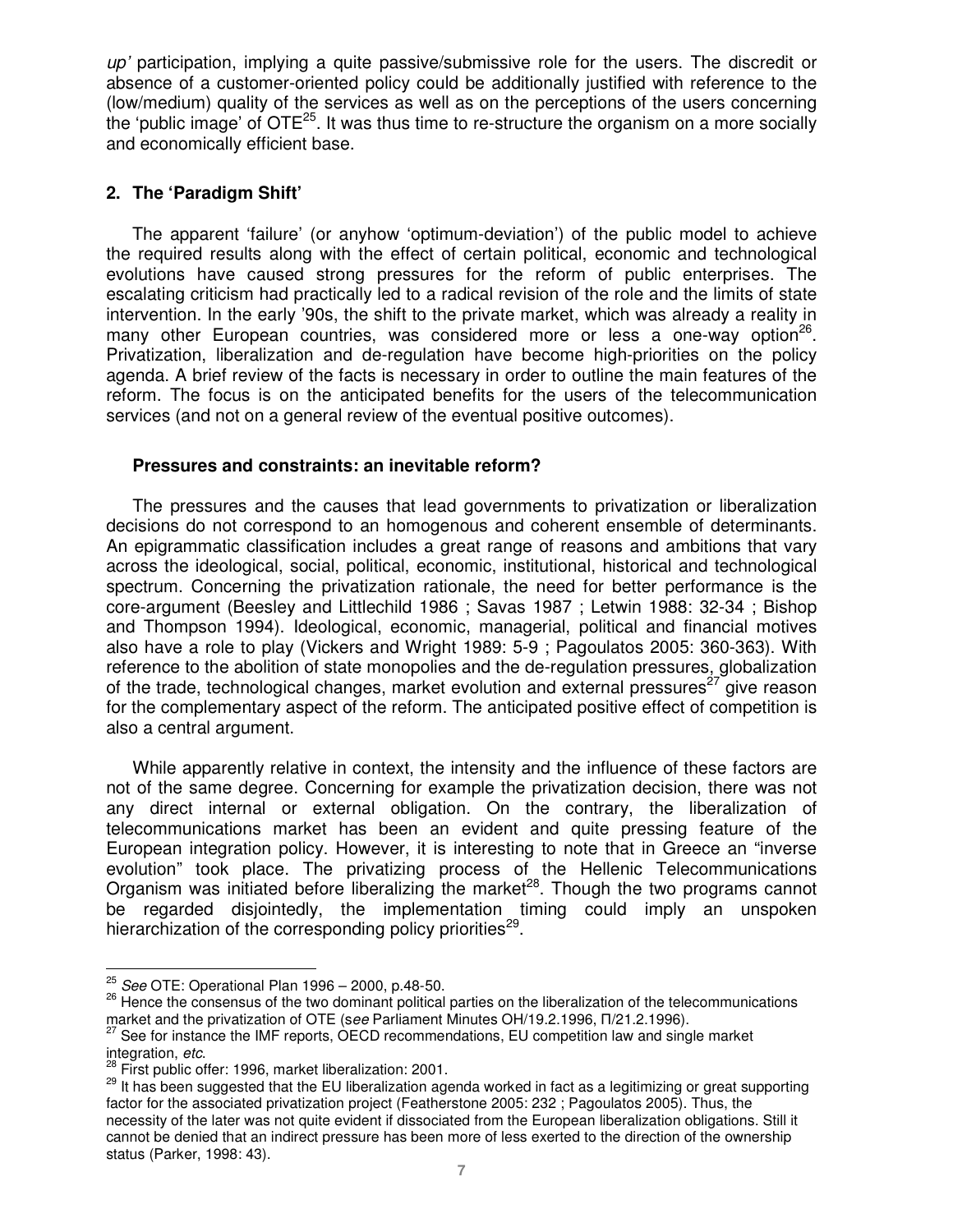Additionally to the *top-down* pressures and the varying objective and subjective motives of the governments, a wider claim for reform has been gradually emerged across the public sphere. From the citizens' point of view, the longstanding inefficiency of public sector had created a rather negative -or at least "unflattering" (Vickers and Wright 1989: 12)- public image of the state-owned industries. A bottom  $-$  up criticism of the public enterprises pointed out inefficacy questions and reproved their massive character. They were also accused of being unable to adapt and to respond to the needs of the users. New needs and new demands have led to the emergence of a new consumer attitude, more aware and demanding than the previous passive model (Stoffaës 1995: 14-15, 22, 134-138 ; Bauby 2002: 47 ; Baumstark 2002: 61)<sup>30</sup>.

#### **Rhetoric & anticipated outcomes**

Both at a theoretical level and in the rhetoric of the reform agenda the '*citizen/consumer* empowerment' has been employed as a central argument. This goal was part of the wider claim for better performance that would result in multiple positive effects, among others in the higher profit of end-users. Consumer interest is thus one of the legitimating arguments of the corresponding policies. We next consider the liberalization and privatization rhetoric from that point of view. We should however bear in mind that the decisions might imply additional motives, often in direct contrast to the official argumentation $^{31}$ .

### **a.) (neo)liberal and managerial ideas**

Apart from the objective criteria, such as the decline of 'natural monopoly' elements and the effect of technological evolution, the 'less-state' argumentation embodies strong theoretical and ideological propositions. In brief, the criticism of the (neo)liberal theory and the relative schools of economic thought<sup>32</sup> focus attention on the weakness or incapability of public sector to reach an efficient allocation level ("failure of the state"). From a complementary point of view, state intervention further distorts and hinders the efficient function of the market. By contrast, free market forces guarantee better allocation of resources and greater effectiveness, both at the benefit of the consumer.

The practical tools and methods of the private sector have also influenced the perspective on management. In fact, NPM and other managerial approaches, juxtapose an inverse logic to the procedural attitude of public services, suggesting results-orientation, customer-centered focus and entrepreneurial practices (Osborne and Gaebler 1992 ; Barzelay 2001). The ideas supporting the privatization rationale such as consumer's choice, contestability and transparency appear ostensibly similar (if not identical) with the basic NPM principals. The latter implies a directly opposite model to the traditional bureaucratic doctrine (Hood 1991: 5). Within this context, privatization could also be seen as a part of a broader administrative reform project<sup>33</sup> (Spanou 2008), under the influence of managerial ideas and private management techniques. Questioning the role of the state embodies apparently not only technical but also further ideological and axiological judgments.

 $\overline{a}$ <sup>30</sup> See also: European Commission (1996), Communication from the Commission, Services of General Interest in Europe, Brussels, 11.9.1996, p.4.

 $31$  A main (but usually unspoken) reason for privatization is the "fiscal stress" of the governments (Levine and Fisher 1984: 179). Privatization is then incited by the motive of raising money and revenues that could be used for funding public expenditure as well to reduce the public deficit and the public depth (Yarrow 1986: 360-361 ; Vickers and Wright, 1989: 8).

Classical political economy, neo-classic economics schools of thought, school of Chicago, etc.

<sup>&</sup>lt;sup>33</sup> And also as an integral part of the 'modernization' project of prime Minister Simitis (Featherstone 2005).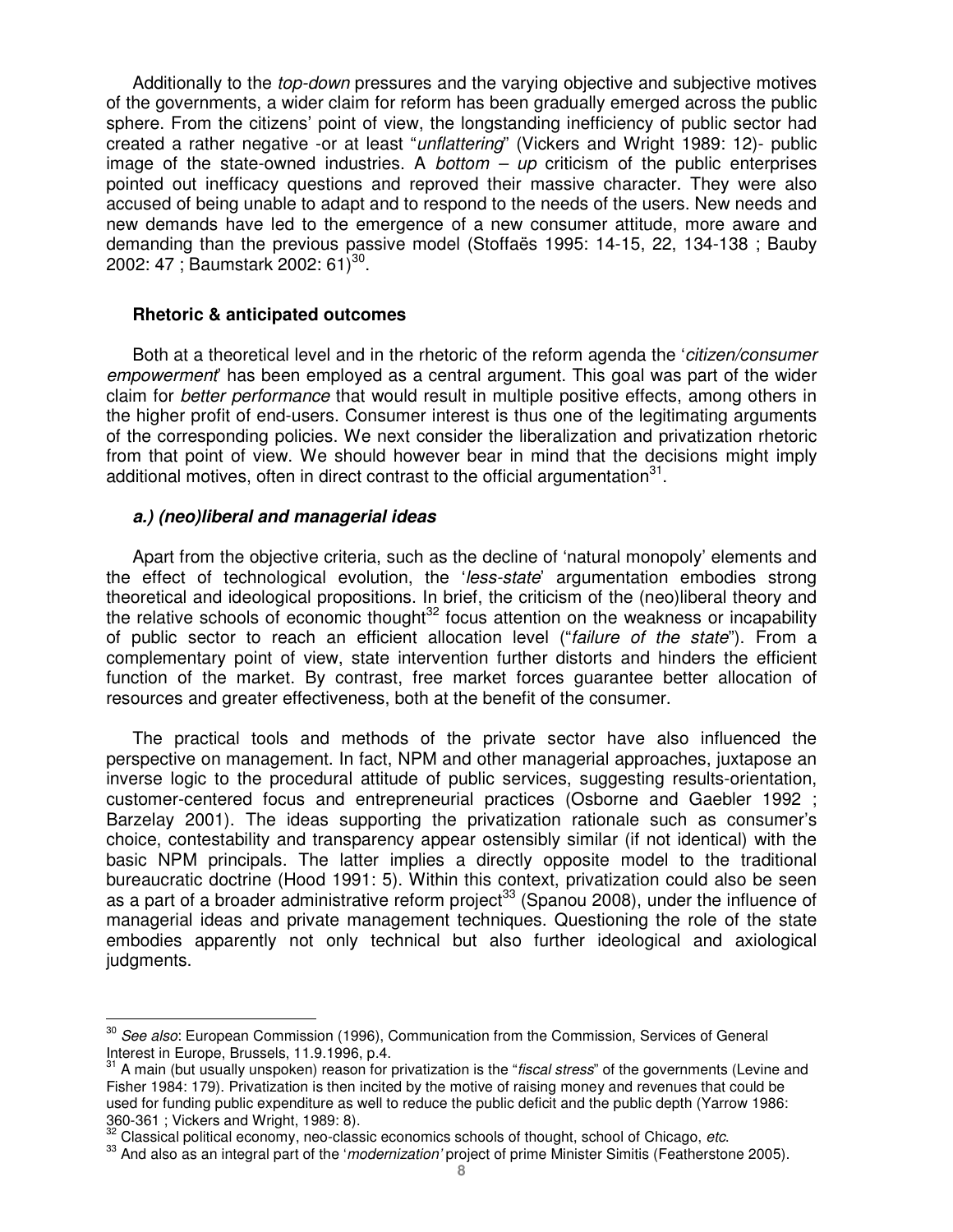## **b.) The 'better performance' argument**

Along with the theoretical-ideological considerations, further argumentation has been developed in a more technical, economic and empirical level. A crucial point calls into question the performance of public firms. The low performance of public sector organizations rests a core argument of the criticism referred to the state-owned enterprises (Heald and Steel 1982 ; Vickers and Wright 1989: 6 ; Bishop and Thompson 1994 ; Lioukas and Papoulias 1995: 174-5 ; Haritakis and Pitelis 1998 ; Parker 1998: 30-33 ; Joumard and Mylonas 1999). Structural restraints, inherent public organizations inefficiency, strong politicization, principal – agent problems, rent – seeking distortions, capture risks and the implications of the public choice theory have been typically employed in order to explain the failure of the model and subsequently to justify the supremacy of the market (Parker 1998: 30-33, 39). The particular interpretation of efficiency was oriented towards its most technical or economic features, filtered through the advantageous alternative of market allocative function<sup>34</sup>. Regarding the privatization rationale, a "*management modernization*" perspective proposed that Corporate Governance discipline and the shareholders' control would guarantee transparency and better performance (Bishop, Kay and Meyer 1994: 3). The reasoning was "*pragmatic*" (Pagoulatos 2005), while the political or ideological aspects have been generally smoothened<sup>35</sup>.

## **c.) Implications for citizens as consumers**

 $\overline{a}$ 

The eventual benefits of the reform refer at both liberalization and privatization effects. However, it is not feasible to utterly separate the impact of the two parameters and estimate the gravity of each one over the potential outcomes. Certain positive implications for citizens as consumers derive from the previous propositions, mostly with regard to the effect of competition.

Concerning the liberalization aspect, competition rules and market discipline make the firms more "sensitive" towards their customers. Under the free market pressures, competing providers are strongly motivated to become more efficient and to orient their action to the needs and the preferences of the customer (Beesley and Littlechild 1986: 38- 41 ; Handler 1996: 79-80, 107 ; Cohen and Henry 1997: 10-11). The transformation of the monopolistic structures into competitive ones is expected to lead to high quality services in lower prices (Savas 1987: 4-10 ; Parker 1998: 39 ; Héritier 2001: 2-3). The opening up of the market would also increase consumer's choice, boost innovation and lead to a greater range of products and services<sup>36</sup> (OECD 2001: 10). Services differentiation means  $-\alpha$  among others- better response to the individual needs and preferences ("responsiveness" criterion).

<sup>&</sup>lt;sup>34</sup> In line with the E.C. classification (Evaluation of the Performance of Network Industries PROVIDING SGEI, 2006 Report, Annex), we can distinguish four main types of 'efficiency' with regard to the anticipated gains: A higher level of *allocative efficiency*, that is to say cost and production rationalization ; more efficient (productive) use of the resources (productive efficiency) and cost – effectiveness (cost minimization – outcomes maximization) ; reduction of x-inefficiency ; development and innovation (dynamic efficiency). The market model thus suggests more efficient markets, better services, improved performance and higher productivity. These features are to a certain degree a reverse reading of the weaknesses of public enterprises.

 $35$  The approach that was chosen regarding the conceptualization of the project was not irrelevant to the potential reaction that privatization policies could provoke. Depriving the public sector from its political and social characteristics and emphasizing the economic functions of state-owned industries 'neutralizes' and thus facilitates the initiation of the privatization programs (Vickers and Wright, 1989: 14). See also the analysis of Feigenbaum & Henig on the relation between the "pragmatic privatization" and the "depoliticization" process (1994: 193-196).

 $3$  See also the introductory reports of the Greek laws and the E.U. documents.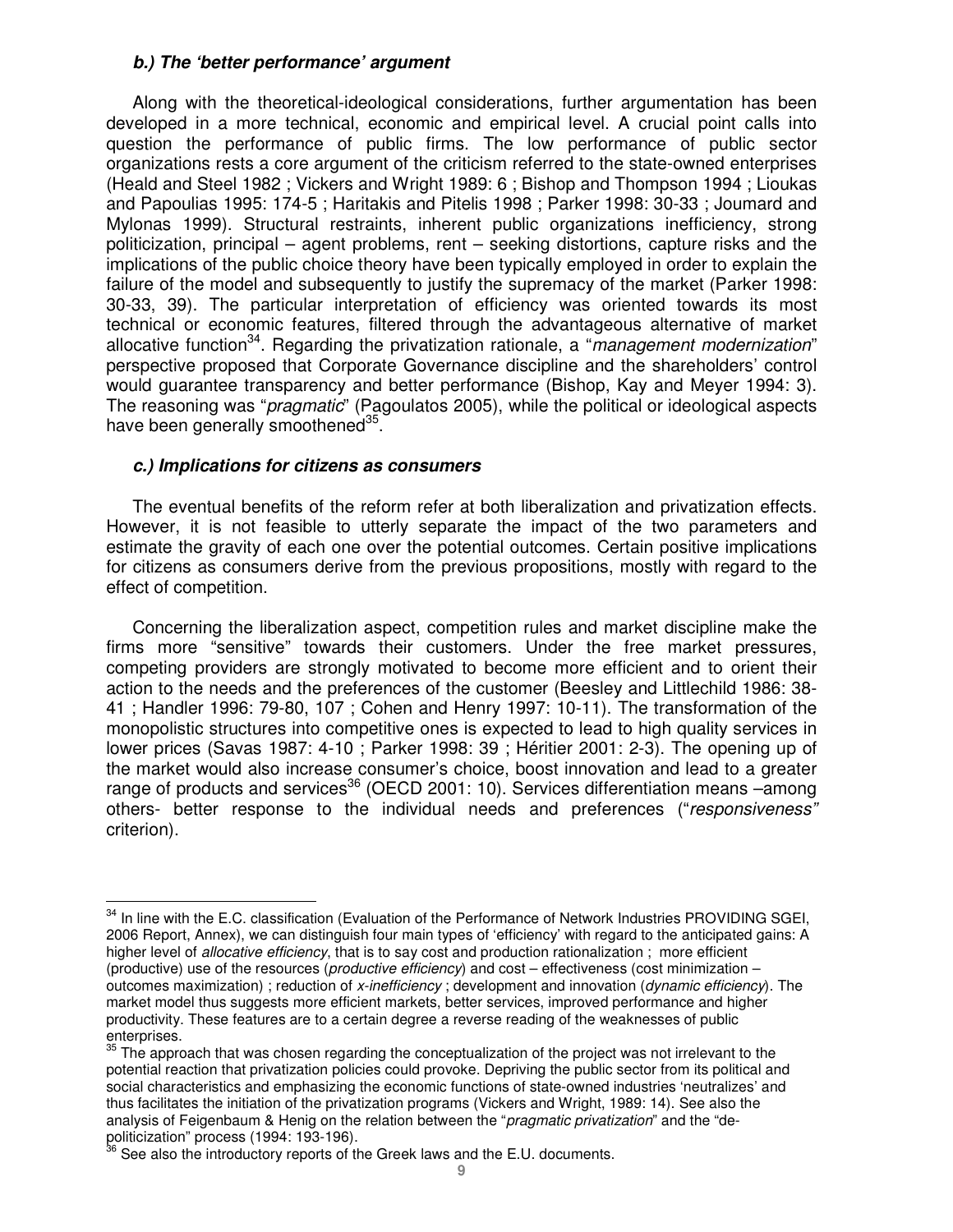However, privatization process itself does not seem to entail significant direct results disjointed from the competitive environment. It has been argued that combined with an open market, privatization could empower consumers by enhancing their autonomy versus the enterprises, quite restricted within a relation of monopolistic nature (Handler 1996: 78- 79). One could also support the view that on the antipode of the bureaucratic introversion and the often indifferent attitude of the public servants, a private firm seems to incorporate a different customer service spirit. Still, this depends on the structure of the market.

On the whole, the "consumer's empowerment" argumentation apparently focuses on micro-level variables. An individualized approach of consumer's interest seems to be the central idea. The gradual personalization of the provided services illustrates the individualization tendency. As for the public interest concerns, the socio-political general interest goals are considered to be indirectly achieved in a competitive environment (Héritier 2001: 2-3). The crucial parameter is once again the competitive market and not the property status of the enterprises.

### **Policies Implemented: liberalization and (gradual) privatization of OTE**

Both the liberalization and the privatization program took place on a basis of gradual implementation. The «incremental» character (Lindblom 1959) of the undertaken projects reflects explicit political choices. Additionally, it could be seen as a method to smoothen the strong opposition of a large part of the public or the latent undermining of the applied policies by the trade unions, vested interests and other public and private actors.

#### **a.) market liberalization**

The liberalization of the telecommunications sector had significant effects on the structural and functional parameters of both the network market and the incumbent operator. First, the passing from the monopoly scheme to the competitive market required the opening up of the market and the free access/entry of competitors. In the case of the Greek telecommunications market, the opening policy followed a gradual approach, prolonging up to 2001 the liberalization deadline for the full adoption of the European legislation<sup>37</sup>. Secondly, liberalization and its E.U. concept imposed the transformation of the traditionally vertically integrated monopoly. The new scheme provided the structural separation between the competitive and the non-competitive segments<sup>38</sup>. OTE is the network administrator (*essential facility*) that enables network access to the other operators (local loop unbundling services). Lastly, the internal functional split of  $\overline{OTE}$  (production – distribution) is expected to be announced soon by the national regulatory authority  $(EETT)^{39}$ .

Regarding the competition level, it is evident that the current situation is far from the ideal (though unrealistic) model of perfect competition. The limited number of private providers as well as the differentiated coverage range between those who built their own stable network and the network of OTE (to which have access the other operators) outlines the characteristics of a quasi-competitive market. The latter responds to a rather oligopolistic situation where while there are private operators, OTE (incumbent operator) remains the dominant player<sup>40</sup>. In order to make a brief assessment of the status and the 'competitiveness' of the market, we next compare the market shares and the corresponding

 $40$  Except for OTE, other private providers that have smaller market shares in the fix telephony market are: Hellas online, Forthnet, Tellas, On Telecoms (and NetOne), Vivodi, Teledome, TelePassport CytaHellas.

 $\overline{a}$  $\frac{37}{1}$ 96/19/EC. For the rest member-states this deadline had been already active since 1998.

<sup>&</sup>lt;sup>38</sup> For a categorization, see OECD 2001: 8-11.

<sup>&</sup>lt;sup>39</sup> Personal interviews with OTE officials [March 2009]. See also Kathimerini, 20.4.09.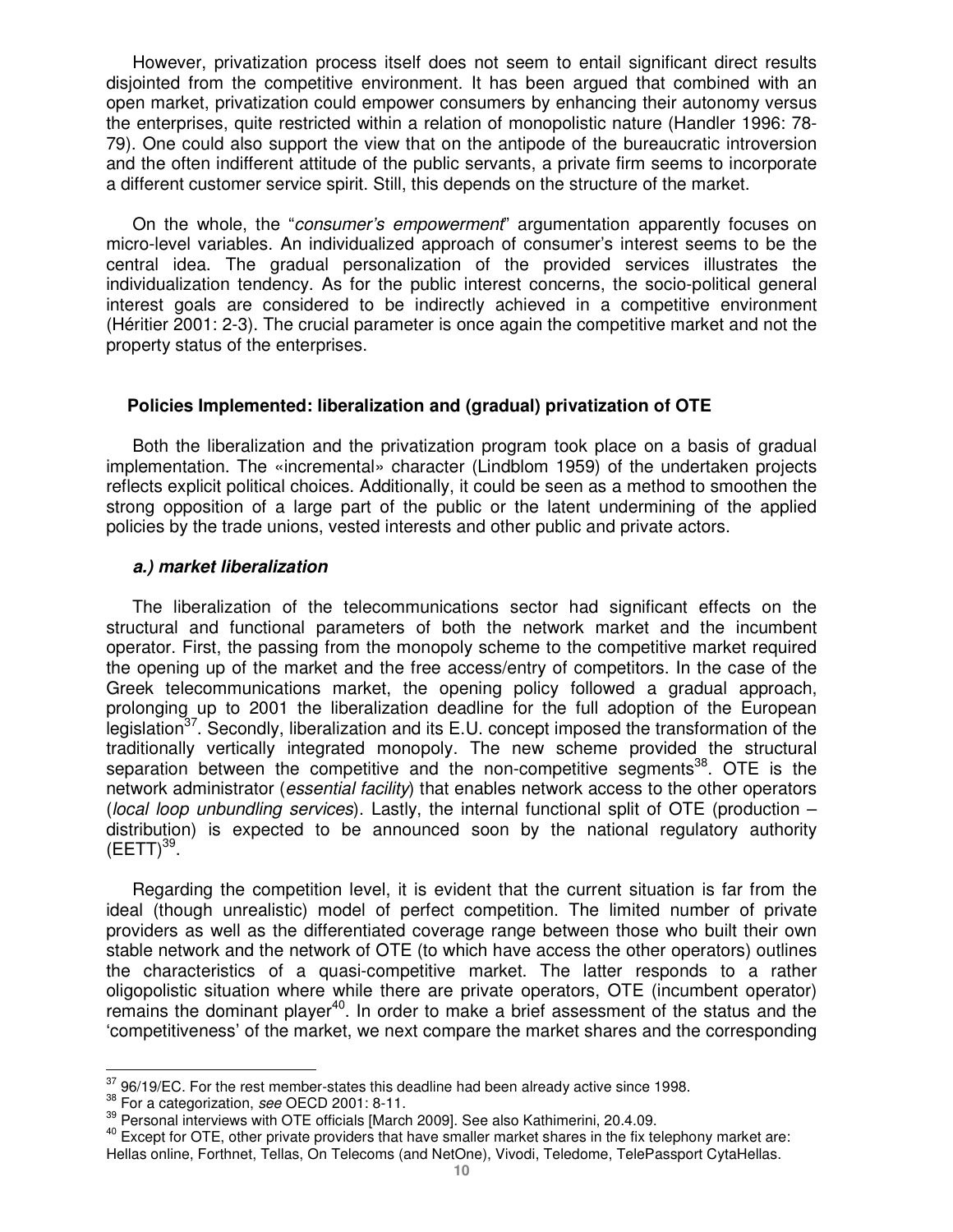market repartition (fix telephony). In line with the data of Table 1, we deduct that although the evolution of the market structure shows a gradual decrease of OTE share, we are far from a balanced (antagonistic) situation. The incumbent operator is still in a quite dominant position. However, the gradual but constant reduction of OTE's share shows that the market is gradually becoming more competitive.

|                        | <b>Market Share (Incumbent firm)</b> |                                               |                         |                                          |  |  |  |  |  |  |  |
|------------------------|--------------------------------------|-----------------------------------------------|-------------------------|------------------------------------------|--|--|--|--|--|--|--|
|                        | Local calls                          | Long<br>distance/<br><b>National</b><br>calls | Internation<br>al calls | Average<br><b>Market</b><br><b>Share</b> |  |  |  |  |  |  |  |
| 1998                   | 100%                                 | 100%                                          | 100%                    | 100%                                     |  |  |  |  |  |  |  |
| 2001                   | 100%                                 | 99,6%                                         | 98%                     | 99,2%                                    |  |  |  |  |  |  |  |
| 2002                   | 98,9%                                | 95,9%                                         | 92,6%                   | 95,8%                                    |  |  |  |  |  |  |  |
| 2003                   | 86,85%                               | 78,25%                                        | 70,6%                   | 78,57%                                   |  |  |  |  |  |  |  |
| 2004                   | 77,95%                               | 69,25%                                        | 54,7%                   | 67,3%                                    |  |  |  |  |  |  |  |
| 2005                   | 74,05%                               | 68,5%                                         | 50,5%                   | 64,35%                                   |  |  |  |  |  |  |  |
| 2006                   | 71,55%                               | 67,45%                                        | 42,45%                  | 60,48%                                   |  |  |  |  |  |  |  |
| 2007<br>(1se<br>$m.$ ) | 70,7%                                | 64,3%                                         | 49,9%                   | 61,63%                                   |  |  |  |  |  |  |  |

**Table 1 Evolution of the Greek Telecommunications Market Structure (1998 – 2007)**

## **b.) Gradual privatization of OTE**

Among the different types of privatization<sup>42</sup>, the approach followed in the case of OTE was the gradual privatization<sup>43</sup>. The process of (regular) public offerings through the Athens Stock Exchange took place for a short/middle term period and the state's share has progressively decreased (see Table 2). The plan of a strategic investor has led to the agreement with the German company 'Deutsche Telecom' (2008). At the moment the Greek State owns directly a 17.93% stake and indirectly (share of IKA and DEPA AE) 25% and one auction, equally to the share of Deutsche Telecom<sup>44</sup>. Concerning the necessity and the pace of the privatization procedure, it should be mentioned that these questions were at the discretion sphere of the Greek government<sup>45</sup>.

Source: E.C. 2001 and EETT 2007<sup>41</sup>

 $\overline{a}$ <sup>41</sup> Data: 1998-2001: E.C. (2001), Annexes to the report on the functioning of product and capital markets: Market performance of network industries providing services of general interest: a first horizontal assessment, Working document by the services of Commissioners Bolkestein and Solbes, Brussels, 7/12/2001, 2002- 2007: EETT 2007: Annual Report 2007 – Market Review. It must be noted that for the period 2003-2004 the percentages are slightly different between the two sources.

On the different methods and instruments of privatization see: Vickers and Wright 1989: 3-4 ; Savas 1992: 573-576 ; Domberger and Piggott 1994: 48-53. In particular, within the context of the Greek legislation, see previews law 2000/1991 (art.5).

The adopted term was the 'de-nationalization' and the "metochopoiisi" (μετοχοποίηση) because of the unpopularity of the 'private' component, another feature of the symbolic use of words in policy-making.

<sup>&</sup>lt;sup>44</sup> The current shareholder structure of the Organism is: Hellenic Republic: 25.0%, Deutsche Telekom: 25.0%, Greek Institutional Shareholders: 9.3%, International Institutional Shareholders: 33.1%, Rest Shareholders: 7.6% (source: OTE, June 2009).

 $45$  As it has been already said, the European Union apparently adopts a neutral position with regard to the legal status of the operators (public or private ownership). What matters most is the service provided and the provision terms, in line with the competitive rules.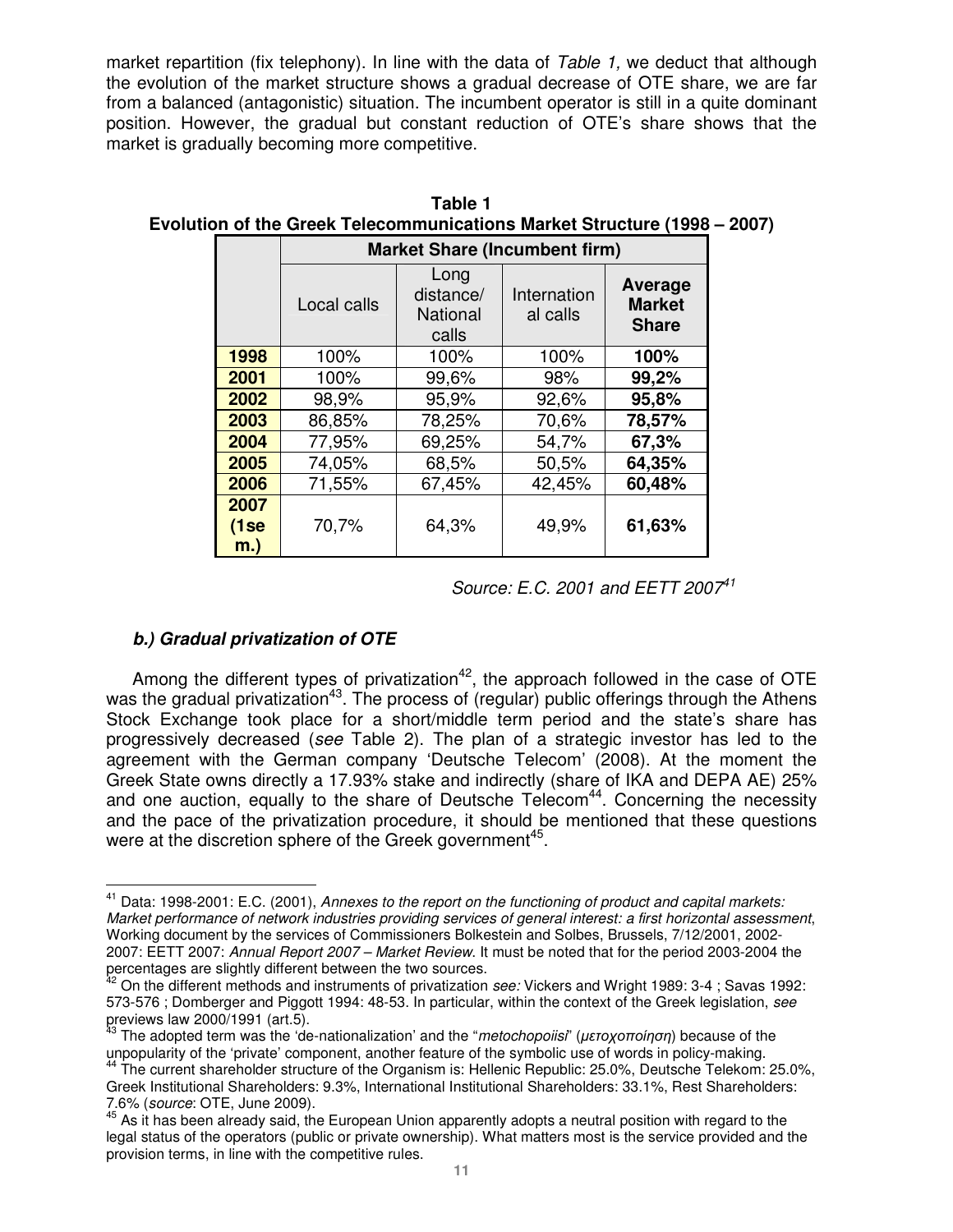|                                     | 1996 | 1997 |  | 1998                                                                                            |  | 1999 | 2000 | 2001 | 2002 | 2004 | 2005 | 2007 | 2008 | 2009 |
|-------------------------------------|------|------|--|-------------------------------------------------------------------------------------------------|--|------|------|------|------|------|------|------|------|------|
|                                     |      |      |  | $(Jan.)$ $(Jun.)$ $( Nov.)$                                                                     |  |      |      |      |      |      |      |      |      |      |
| <b>Share of</b>                     |      |      |  |                                                                                                 |  |      |      |      |      |      |      |      |      |      |
| the Greek                           |      |      |  | 92.4% 81.32% 75.13% 75.01% 65.1% 51.15% 41.76% 41.76% 33.76% 34.64% 35.63% 24.93% 21.93% 17.93% |  |      |      |      |      |      |      |      |      |      |
| state*                              |      |      |  |                                                                                                 |  |      |      |      |      |      |      |      |      |      |
| $\sim$ $ -$<br>. .<br>$\sim$<br>- - |      |      |  |                                                                                                 |  |      |      |      |      |      |      |      |      |      |

**Table 2 The privatization process of the Hellenic Telecommunications Organism (OTE)** 

 $\overline{a}$ 

\* direct  $\blacksquare$  Source: OTE, Investor Relations Department

## **The hypothesis of 'consumer empowerment'**

The hypothesis of "consumer empowerment" occupies a central place within the argumentation of the reform project. A complementary term that is often employed is "consumer's sovereignty". Both latently imply that the consumer was more or less a "weak actor". However, the relevant ambiguity and the theoretical origins of the term (notably 'implanted' from the private marketing practices), need further definition within the context of public utilities. It should be thus analyzed which particular characteristics (rights, possibilities, options, etc.) are being empowered and with reference to what model of state – market – society relations. As for the political and practical implications, a crucial dimension is the European concept of Services of General Economic Interest as well as the notion of Universal Service.

## **A new conceptualization of the public interest: the E.U. perspective**

The Europeanization process imposes the adoption of common rules and harmonized market practices. While the initial basis of the E.U. project was the economic cooperation, the expansion of the market approach in fields not "purely commercial" (public utilities) raised certain compatibility questions between the logic of the market and that of the public interest. The notion of Services of General Economic Interest (SGEI) reflects the need of a counterweight to the potential threats that free market entails for the rights of citizens as consumers. It also serves as a guarantee for the public interest<sup>46</sup>. Particularly for the telecommunications sector, the notion of Universal Service (US) outline precisely the relevant obligations. However, these conceptual schemes are not only practical devices but also ideological tools. They imply a new conceptualization of the public interest as well as a salient practical and theoretical re-interpretation of the deriving values and the characteristics of the recipients of  $\text{SGEI}^{47}$ .

Following a descending approach, the  $SGEI^{48}$  are part of the wider category of the Services of General Interest (SGI), based on the (semi) commercial character of the relevant activities. The latter, as the term implies, is oriented towards the object of 'serving the public' (in the interest of the public)<sup>49</sup>. We can discern three main features:

 $46$  See the E.U. documents (White and Green paper of SGEI, Directive US, Horizontal Evaluations, Communications of the Commissio on SGEI, etc.).

A brief reading of the European documents and the Greel legislation shows the ambiguity of the selected terms: citizens-consumers and Europeans (Eurobaromètre 47, 1997), end-users (Directive 98/10/EC), users (Directive 2002/22/EC), consumers (Eurobarometer 58, 2002 ; Special Eurobarometer 219, 2004 ; Special Eurobarometer 252, 2006), users (Lisbon Treaty 2007), subscribers/users/consumers (law 3431/2006), consumers (ministerial act 488/82/2008 – Deontology Code), users/end-users (ministerial act 44035/1626 - Universal Service).

<sup>&</sup>lt;sup>48</sup> Lisbon Treaty, Protocol (No 26). The SGEI is a rather "*flexible concept*", in constant need of re-definition and re-adjustment ("dynamic approach") (Commission of the European Communities (1996), Communication from the Commission, Services of General Interest in Europe, Brussels, 11.9.1996: 7-8).

<sup>&</sup>lt;sup>49</sup> Commission of the European Communities 1996, op.cit.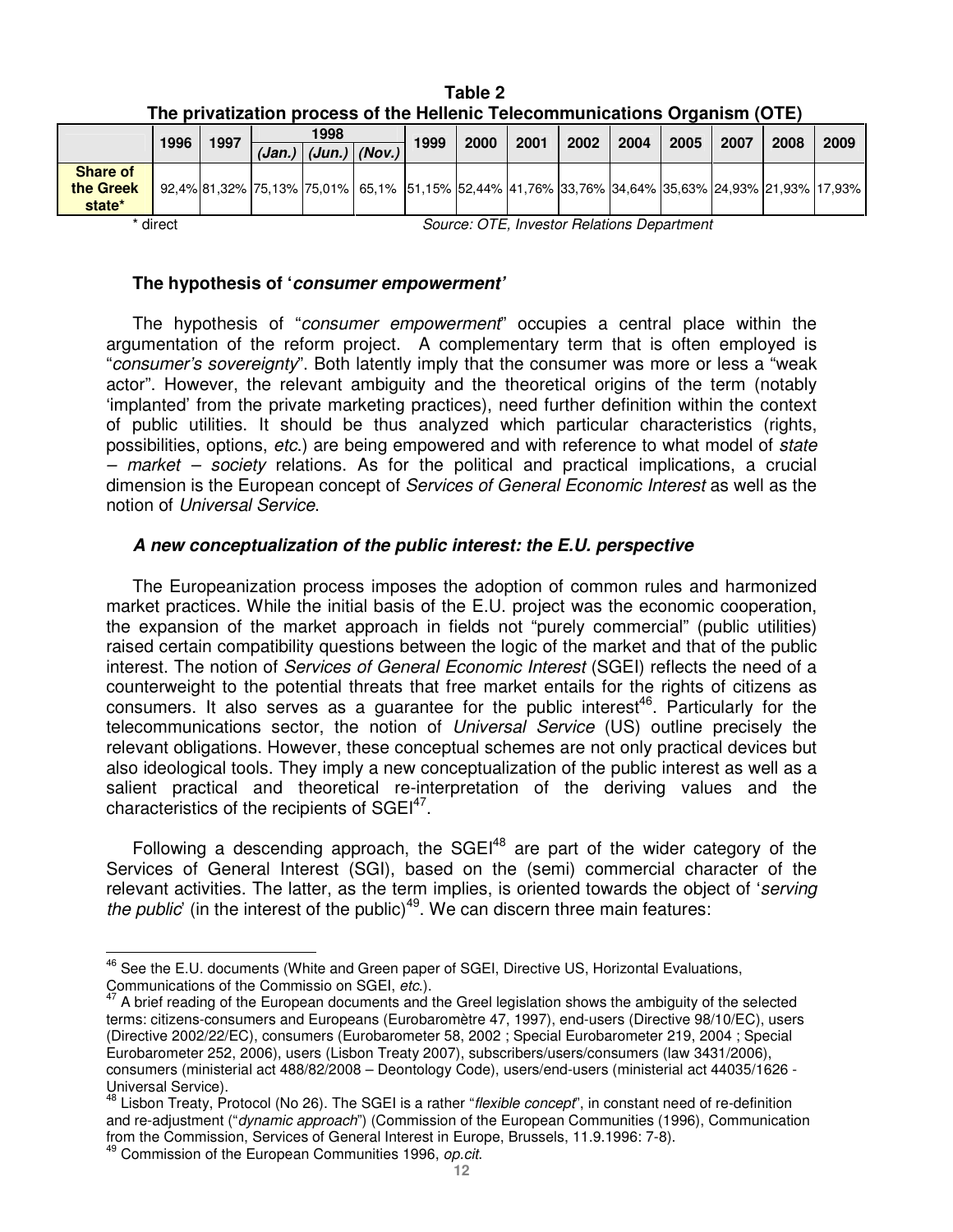a.) Micro – level concerns, with regard to the competitive market advantages and the direct consumer's interest (choice, price, improving the level of quality).

b.) Basic operating principals, related to public service obligations (continuity, equal access, universality, openness, adaptability, transparency).

c.) Macro-level considerations, such as the adaptability to the needs of the public in general, environmental protection, social and economic cohesion, land – use planning and territorial cohesion.

It is however up to the discretion of member-states to specify and to further define the criteria and the application methods in order to fulfill the mission of SGEI.

One level down, the term *Universal Service*<sup>50</sup> (US) refers to a minimum set of general interest requirements or a range of basic services. US and public service have some common features but do not exactly correspond to the same content<sup>51</sup>. In particular, concerning the telecommunications, the notion of the US defines the minimum public interest or public service obligations, taking into account the needs of the consumers that may not be satisfactory met by the market mechanisms<sup>52</sup>. The three main criteria are the affordability of the price, the quality and the terms of access (availability). Objectivity, transparency, non-discrimination and proportionality constitute in addition the four application principles. Concerning the Greek telecommunications market, the legislative framework adopts the principal guidelines of the Directive in a rather typical way<sup>53</sup>. As could one expect, OTE has been chosen to provide the services referring to the US obligations.

Summing up the short analysis of the E.U. perspective, a crucial remark is that, in line with the SGEI and the US, the notion of public interest has been re-conceptualized. The "mix" combines elements of the Anglo-Saxon public utilities (micro-economic interest), the more inclusive features of the French *public service*, as well as a newly inspired *public* service European dimension. The latter, implies a rather ambiguous combination of general interest goals and market values. In any case, the priority seems to be the competitive function. Certain exemptions from the rules of the Treaties (SGEI) as well as the special rights of the operators providing the universal service are defined in a quite strict way. The "asymmetric" concern of the E.U. policy priorities is also reflected in the absence of a concrete European legal frame on SGEI. Contrary to the obligatory and more precise character of the Directives, the SGEI White Paper and the Commission's Communications evoke ambiguous interpretations for their legal basis<sup>54</sup>.

#### **The citizens as consumers: of rights and possibilities**

As it has already been argued, the reform has changed the users' conceptualization by initiating a more consumerist profile. The corresponding characteristics derive mainly from the market model and are quite similar to these of an economic actor. The criterion of

 $50$  'universal service' means a defined minimum set of services of specified quality which is available to all users independent of their geographical location and, in the light of specific national conditions, at an affordable price (directive 98/10/EC).

It is argued that the notion of the universal service is more restricted, imposing "minimalistic" obligations, compared to these of the public service (Chevallier 2000: 32-34, 2005: 99-101 ; Stoffaës 1995: 33 ; Bouquillion 2001).

See Directive 2002/22/EC ('Universal Service Directive').

<sup>53</sup> Law 3431/2006 and ministerial act 44035/1626/2007. From the point of view of the opposition parties, the interpretation and the transfer of these principals provoked certain criticism, while characterized as a quite "restricted approach" of the European directions (see Parliament Minutes, Ξ∆΄ 17.1.2006: 3333-5, 3353, 3356).

<sup>&</sup>lt;sup>54</sup> According to CEEP, the ambiguity of the legal status of the SGEI could even imply "absence of legal certainty" (see CEEP Newsflash, October 2006). See also Bauby 2002: 55 and the Opinion of the Committee of the Regions on the Communication from the Commission - Implementing the Community Lisbon program - Social services of general interest in the European Union (2007/C 57/08).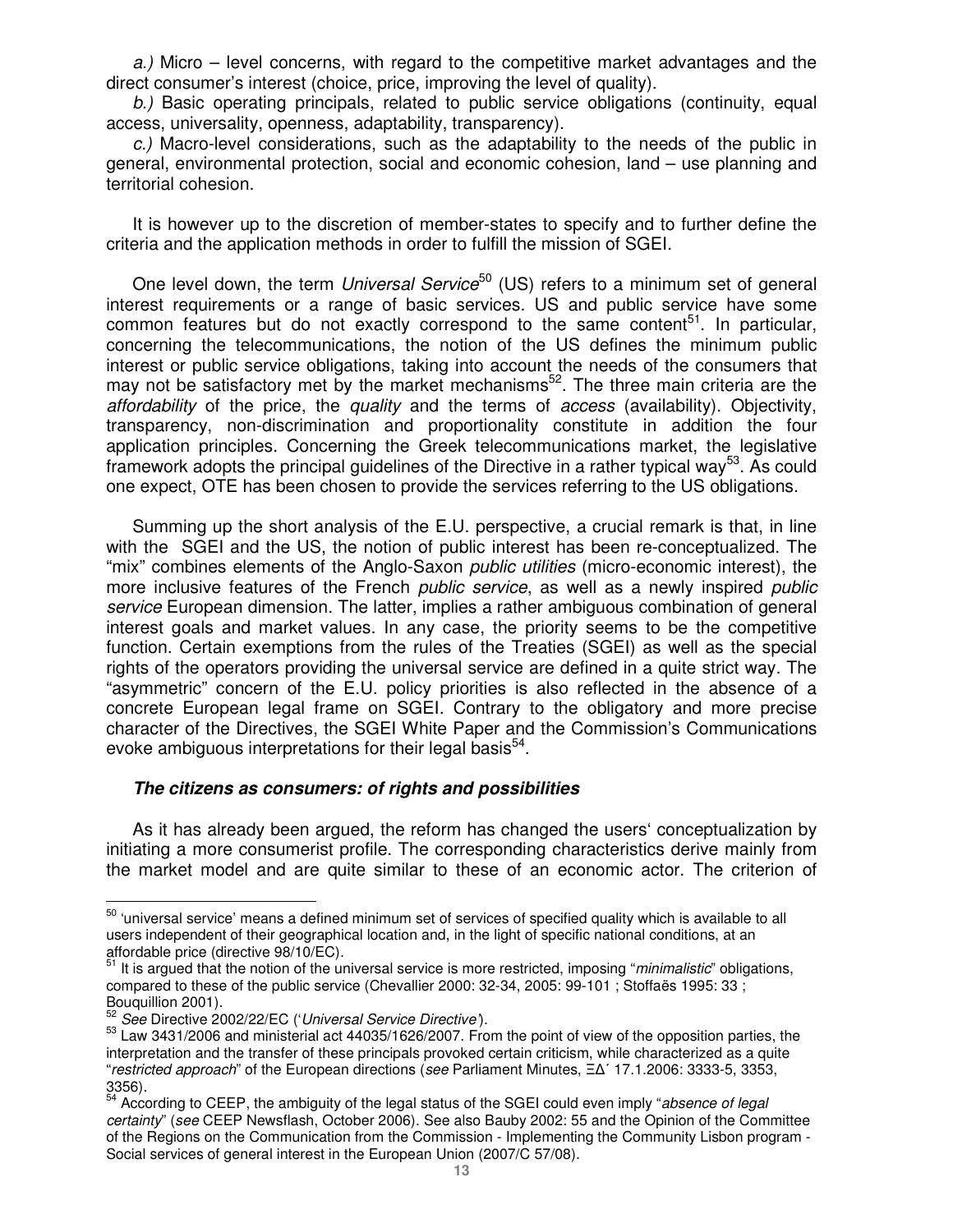"individual utility maximization" (Buchanan 1972: 16) largely forms the behavior and the decisions of the consumers. In Marshall's terminology, one would assume an empowerment of the individual/civil rights and a retreat of the social and political features of 'citizenship'. It should be noted however that the existence of a right itself does not assure automatically its practical enactment (Spanou 2005). Concerning particularly the often abstractive definition as well as the uncertain consolidation and protection guarantees, the ambiguity is obvious. That is the reason why we employee in parallel the term 'possibilities'<sup>55</sup>.

Within the frame of the free market, new rights and new possibilities emerge. In line with previews remarks, the differentiation of telecommunication services according to consumer's needs implies more "choice". The individualization or personalization of the services is practically expressed via the different offers of the alternative providers and the sets of programs that each company proposes. Regarding OTE, a great range of personalized services has been developed in order to respond to multiple customers' profiles<sup>56</sup>. In case of dissatisfaction, "*exit*" possibilities exist. Contrary to the paternalistic tendencies of which have been often accused the state monopolies, consumers have freedom to make individual decisions, to compare the alternative offers and to chose the one that fits best to their needs. Quality standards have been introduced in order to facilitate consumers' choice. The national regulators (EETT) inform the public about the available offers and the performance of each operator. Furthermore, consumers views should be taken into account when end-users' rights come into question $57$ . Thus, "voice" options seem to correspond to a wider range of possibilities, though mostly of procedural nature<sup>58</sup>.

Along with these options, there are specific rights and obligations included in the (national and European) legislative framework<sup>59</sup>, in Codes, Charters and Regulations<sup>60</sup> and in the particular terms of the contracts between the consumers and the providers $61$ . However, apart from the last case, it is often difficult to discern the legal status and the practical application of these rights. We lastly note the emergence of new rights that mostly derive from the technological evolution such as the right of privacy in communications and the protection of personal data. Though the present study does not treat these questions, it could be said, epigrammatically, that the guarantee of these rights calls again for state action in the telecommunications sector.

### **The transformation of the triangular relation**

The gradual diminishment of state's share in OTE along with the restraint competition rules apparently detaches the state from the direct control of the privatized enterprise. Briefly, privatization and liberalization affects three main aspects: the management (henceforth chosen by the General Assembly of the stakeholders), the state subsidization terms (exceptionally allowed for the cost of the US) and the public control of both market

l

 $^{55}$  We could also note that in economics terminology we usually talk of possibilities or opportunities, while within the frame of state action for (legally guaranteed) rights.

<sup>56</sup> For instance the program OTE-choices (OTEΠΙΛΟΓΕΣ), OTE student pack, OTE pensioners +65 pack,

OTE for business, CATEXOCHIN (Holidays line plan), OTE all in one, etc.

See Directive 2002/22/EC (47-48).

 $\frac{58}{2}$  See next section. See also the analysis of Bouquillion (2001) with reference to the Universal Service.<br> $\frac{58}{2}$  Directives 2002/21/EC, 2002/22/EC, ministerial act 255/82/2002 and 44035/1626/2007 (Universal Se

Directives 2002/21/EC, 2002/22/EC, ministerial act 255/83/2002 and 44035/1626/2007 (Universal Service), law 3431/2006.

Ministerial act 488/82/2008 (Deontology Code)

 $61$  It must be noted that the general context of the telecommunications' contracts is defined by law (see art.56, law 3431/2006).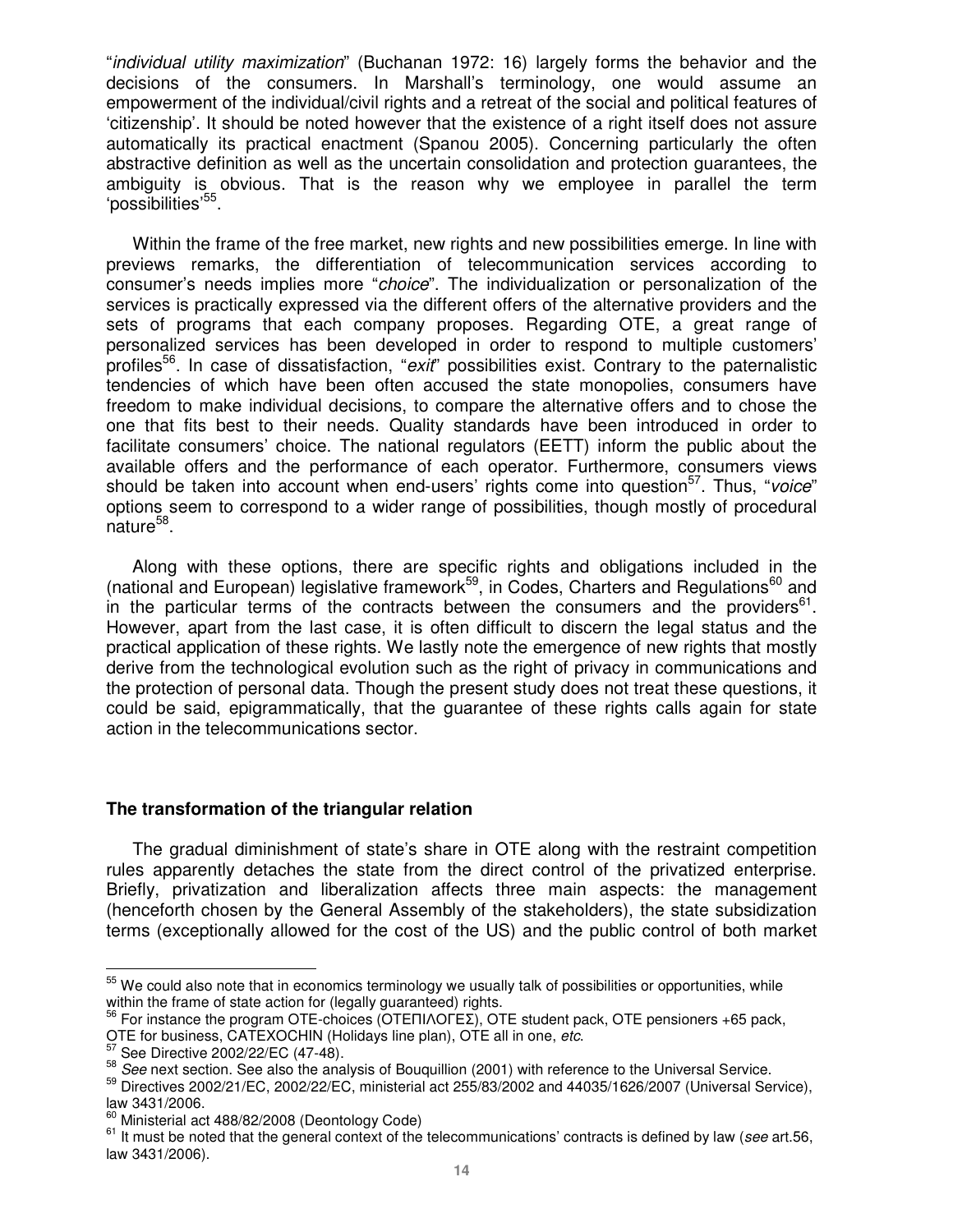and the firm (accountability). The scope for public intervention is quite restricted and the role of the state gradually diminishes. Parliamentary procedures and governmentministerial control within the context of "political enterprises" is not a feature compatible with open markets and private enterprise requirements. Besides, the Greek state can no longer directly intervene in OTE's decisions, as the latter is primarily accountable to its shareholders. It seems that politicization gives its place to a "*managerialization*" logic (Spanou 2003: 59-60). Regulatory agencies constitute a new pole of the triangular relation, to which the state has delegated a great range of regulatory functions. The state-mediating aspect of citizens/consumers – OTE relation grow weaker and more ambiguous.

The structural features of the relation correspond to a more horizontal (i.e. less hierarchic) scheme, potentially closer to the "policy networks" example (Powell 1990; Thatcher 1995 ; Smith 1997). The state is one (still the more significant) actor among others while regulatory agencies partly fill the mediatory gap between the two parts (see Scheme below). This shift however implies significant qualitative changes in terms of political communication and raise questions of legitimacy, accountability and regulators' independence (Majone 1996, 1999, 2005 ; Thatcher and Sweet 2002). The vanishing intensity of the traditional political bonds is therefore quite evident.



#### **A (simplified) model of the transformation of the triangular relation**

However, it has been argued that privatization mostly alters (than diminishes) the scope and the way by which governments intervene in the economic field (Vickers and Wright 1989: 26-28 ; Lymberaki 1994a: 101-102). Diachronically developed and consolidated (official and unofficial) coalitions can be proved major obstacles for the reformers. A neo- $\mu$  institutional perspective<sup>62</sup> could further illuminate and explain that hypothesis, but inevitably surpasses the scope of the present analysis. What is important here is that the state apparently disengaged from the control of OTE- as well as other institutional factors can unofficially influence the management. The apparent retreat of the state thus does not necessarily correspond to the abolition of government control (Spanou 2008: 157). It is however rather ambiguous if and how citizens can raise any claims for democratic accountability for that action<sup>63</sup>. There the role of the regulators is decisive in order to prevail the "implantation" of the distortions of the public regime to the new environment.

 $\overline{a}$  $62$  Regarding mostly the *path-dependency* effect and the influence of the Historical Institutionalism (see March & Olsen 1984 ; Hall and Taylor 1996).

<sup>63</sup> An illustrative example of the ad hoc (and of ambiguous legitimacy) government intervention constitute the amendment that the Minister of Finance hasty initiated in view of the growing share of MIG at OTE in order to block the revendication of management rights from MIG (see art.11, law 3631/2008). There, "public interest concerns" justify the intervention of the Inter-Ministerial Denationalization Committee and the Minister of Finance as well as the prior approval of these organs for a series of important decisions. However, the legitimacy and the compatibility of that rule with the European legislation have been strongly contested.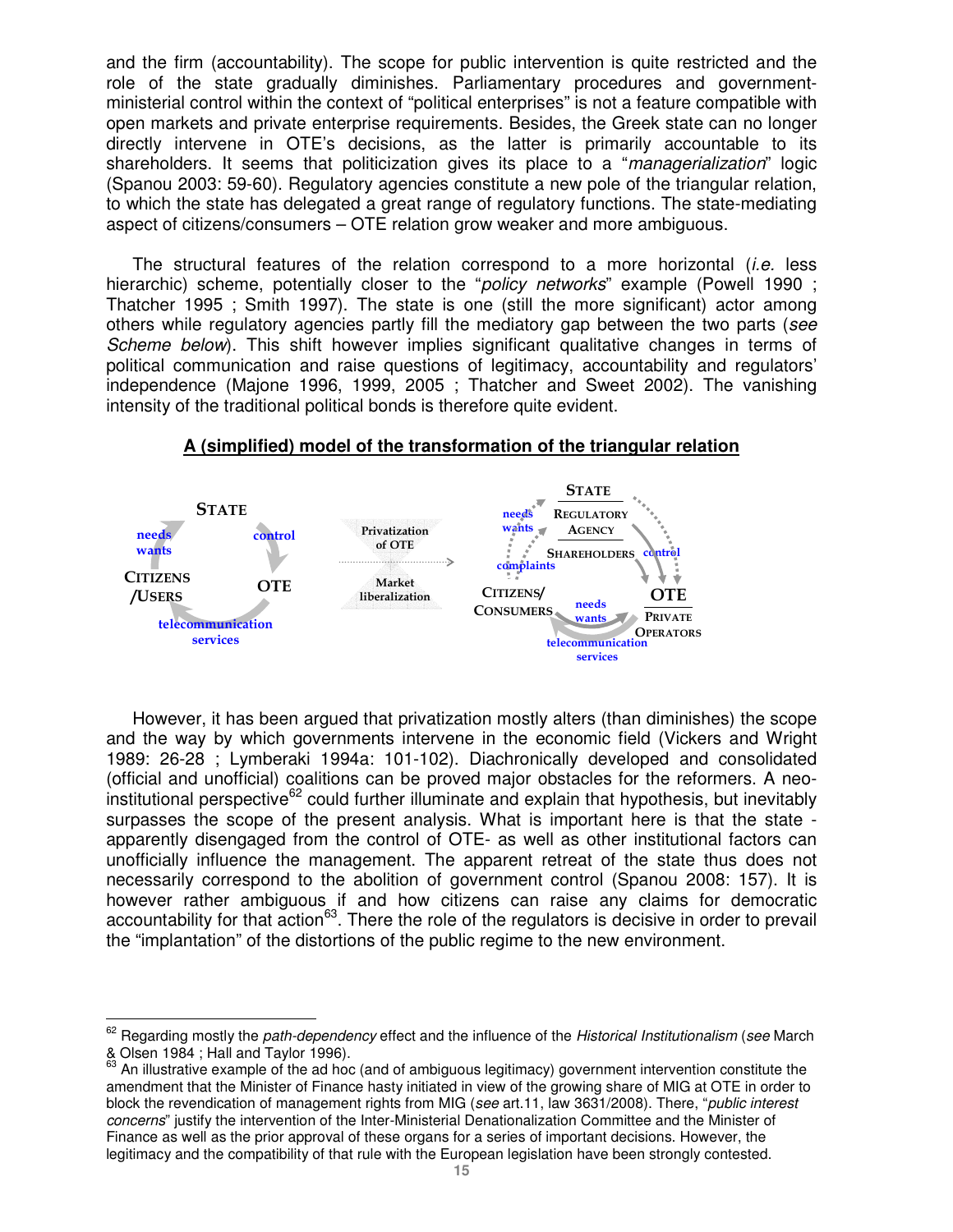On the other hand, the weakening of the political bonds occurs in parallel with the strengthening of the direct relations between the citizens and OTE. In addition to the shift towards a 'customer-centered' approach<sup>64</sup>, certain evolutions confirm this proposition. The Consumers' Charters (1996) initiate certain obligations for the enterprise and set specific compensation rules in case of noncompliance. For a range of (procedural and essential) issues OTE is thus directly accountable to the subscribers<sup>65</sup>. The shift 'closer to the customer' is also reflected in the evolution of customers' services structures. The decentralization policy of the company (expansion of the OTEshops network) favors the direct access and the proximity to the customer. A reversal of the introvert function to a more extravert approach is rather evident.

Nevertheless, the transformation of the triangular relation entails further sociopolitical shifts. The emphasis on the individual nature of citizens as consumers inevitably challenges the grounds of a more inclusive concept of the citizen (Levine and Fisher 1984 ; Barnes and Prior 1995 ; Chillon 2002 ; Clarke 2004 ; Spanou 2000: 491-513). The focus on the characteristics of the consumer could be interpreted as a broader priorities' displacement from the sphere of collective (public) interest to that of individual profit<sup>66</sup>. Privatization and liberalization logics adopt a rather asymmetrical view concerning the economic and the sociopolitical features of both the state and the citizens. The depoliticization of the corresponding relations implies the detachment of the two spheres and the reevaluation of state functions. In sum, that inner differentiation could correspond to what Le Manse calls the "resynchronization" of the social regulation from the economic regulation (2003: 9).

#### **Market regulation and consumer protection**

Summing up the critical reading of the consumers' empowerment argument, we deduct that telecommunications market reform entails certain benefits for the consumers, but this general hypothesis is not a self-evident one. It should be further specified which particular factors lead to the anticipated results and under which preconditions. In fact, the key variable here is not liberalization or privatization per se, but the quality of regulation and effective competition (Beesley and Littlechild 1986 ; Yarrow 1986 ; Vickers and Yarrow, 1991 ; Bouquillion 2001 ; Birdsall and Nellis 2003: 1628-1629). Thus, the mechanisms that guarantee the competitive environment have a crucial role to play.

The independent regulatory authorities -in Greece the  $EETT^{67}$ - are responsible for supervising and regulating the markets in a dual sense: assure the protection of the consumers on the one hand and guarantee the competition and the rights of the enterprises on the other<sup>68</sup>. Concerning the former, regulatory bodies constitute an "out of court dispute resolution" mechanism (art. 34, US Directive) that informs consumers about their rights and intervene in case of violation or non-respect. The consumers can submit complaints and express their point of view about the telecommunications regulatory

The National Regulatory Authority for the Electronic Communications and the Postal Services Markets.

 $\overline{a}$  $^{64}_{6}$  A central feature of the corporate plans since 1995 (see Annual Reports, Operational Plans, etc.).

<sup>&</sup>lt;sup>65</sup> It should be noted that at the moment the legal services of OTE regard that the enterprise as a private firm is not anymore obliged to follow the Charters' rules. In practice however, even when the Charter was typically active, the OTE Charter has included only a small number of cases, mostly of procedural nature. Besides, the terms were unilaterally defined by the enterprise and the compensations were rather symbolic.

 $66$  The *individualization* and *depoliticization* tendency is also reflected in the evolution of the legislative framework. While at the initial acts the emphasis was on the *public-interest* character of OTE, the recent regulations adopt a more individual targeting ('customer – oriented' approach) that converges to a more specialized/individualized conceptualization of the user. Besides, OTE is no longer officially characterized as a public – interest enterprise. The social welfare feature does not stand for a salient general orientation but corresponds to specific requirements more or less imposed by the universal service obligations.

<sup>&</sup>lt;sup>68</sup> Two missions potentially conflictual in certain cases.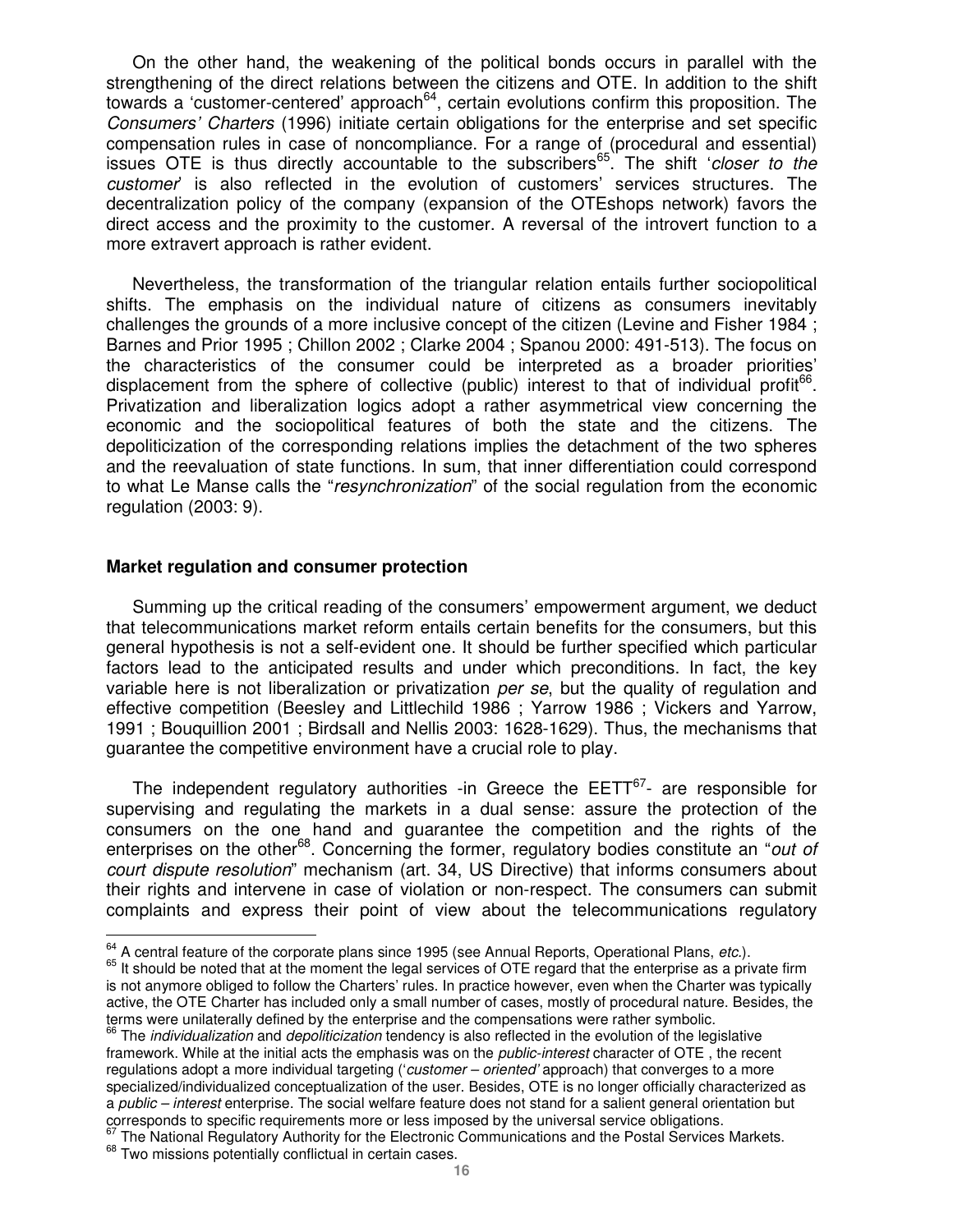framework by participating in public consultations that EETT organizes. That possibility apparently implies a more active role for the consumers who can intervene in the decisionmaking process<sup>69</sup>, and make known/communicate their views ("voice"). However, neither the view of the consumers nor the propositions of EETT are binding for the supervising Minister, who makes the final decisions.

Furthermore, it should be mentioned that the relations between the regulatory body and the regulated industries are characterized by constant disputes. The sanctions that EETT imposes on the operators are contested by the industries and in many cases are reduced to smaller sums by the Greek Courts. The minimization of the sanctions imposed by the EETT undermines the motives for compliance, while also discredits the role and the sovereignty of the regulatory authority. Concerning particularly the relation between EETT and OTE, the conflict is quite evident. Continuous disputes occur and nourish a state of tension between them<sup>70</sup>. However, one could argue that the above-described situation embodies at least one positive aspect, by reducing the 'capture' risks (Stigler 1971; Wilson 1984). On the other hand, the relation of EETT with the government and the independency of the former constitute another sensitive question. In both cases the apparent tension or "imbalance" inevitably affects the regulatory efficiency in a rather negative way.

Along with the development of the regulatory agencies, other structures for the protection of consumers' rights have emerged $^{71}$ . Compared with the prior regime, the multiplication of the mediating bodies widens the frame of consumers' protection, at least in procedural terms<sup>72</sup>. Consumers can lodge their complaints and express their objections at multi-level out of court mechanisms. This possibility potentially implies an amelioration (though susceptible to further preconditions) of "voice" options. In any case, the general picture is that the new structures ensure a higher-quality level of protection, contrary to the restricted and less-transparent scheme of central control.

### **Empirical Documentation**

We next test empirically the hypothesis of better response to the needs of the users and evaluate the status of the rights' protection. We employ two main indicators for the period 2000-2007<sup>73</sup>: users' satisfaction and users' protection. The following evaluations are of course susceptible to the statistical restraints and to the latent risk that entails the quantification of qualitative indicators. In terms of *overall users' satisfaction*<sup>74</sup> we note a constant deterioration concerning the citizens' views on fix telephony services (see Table 3 and Diagram below). In a parallel way, there is considerable dissatisfaction that has been proportionally increased.

 $\overline{a}$  $\frac{69}{1}$  See Universal Service Directive (47), (48).

<sup>&</sup>lt;sup>70</sup> See the official announcements of EETT and OTE. For instance, the high fines that EETT has imposed on OTE in Oct. 2008 (EETT Announcement: 3 Oct 2008) and the response of OTE (Press release: 6 Oct. 2008). The latter refers to a "quite evident obstinacy of the Regulator towards OTE".

<sup>&</sup>lt;sup>71</sup> The Protection Committee of the Consumers of Public Enterprises and Organisms (1994-2007), the Consumers' Unions and the Committees of friendly resolution of consumers' disputes, the Greek Ombudsman, the Hellenic Consumer's Ombudsman, the General Secretary for Consumer Affairs in the Ministry of Development and a great range of civil organizations and NGO's.

<sup>&</sup>lt;sup>72</sup> Of course, citizens can still address their complaints directly to the service provider (customers' bureaus/complaints offices) and retain their right to proceed to the civil courts in case of dispute.

 $73$  A more complete comparison would include data for a longer period. However, the luck of homogenous statistical data for the pre – privatization and pre-liberalization period confine the available statistical field. We use data from the Eurobarometers 53/2000, 58/2002, 219/2005, 260/2007. We do not include the 1997 Survey because of the different methodology.

 $74$  This includes the synthesis of the following indicators: access, price, quality, information, other contract indicators.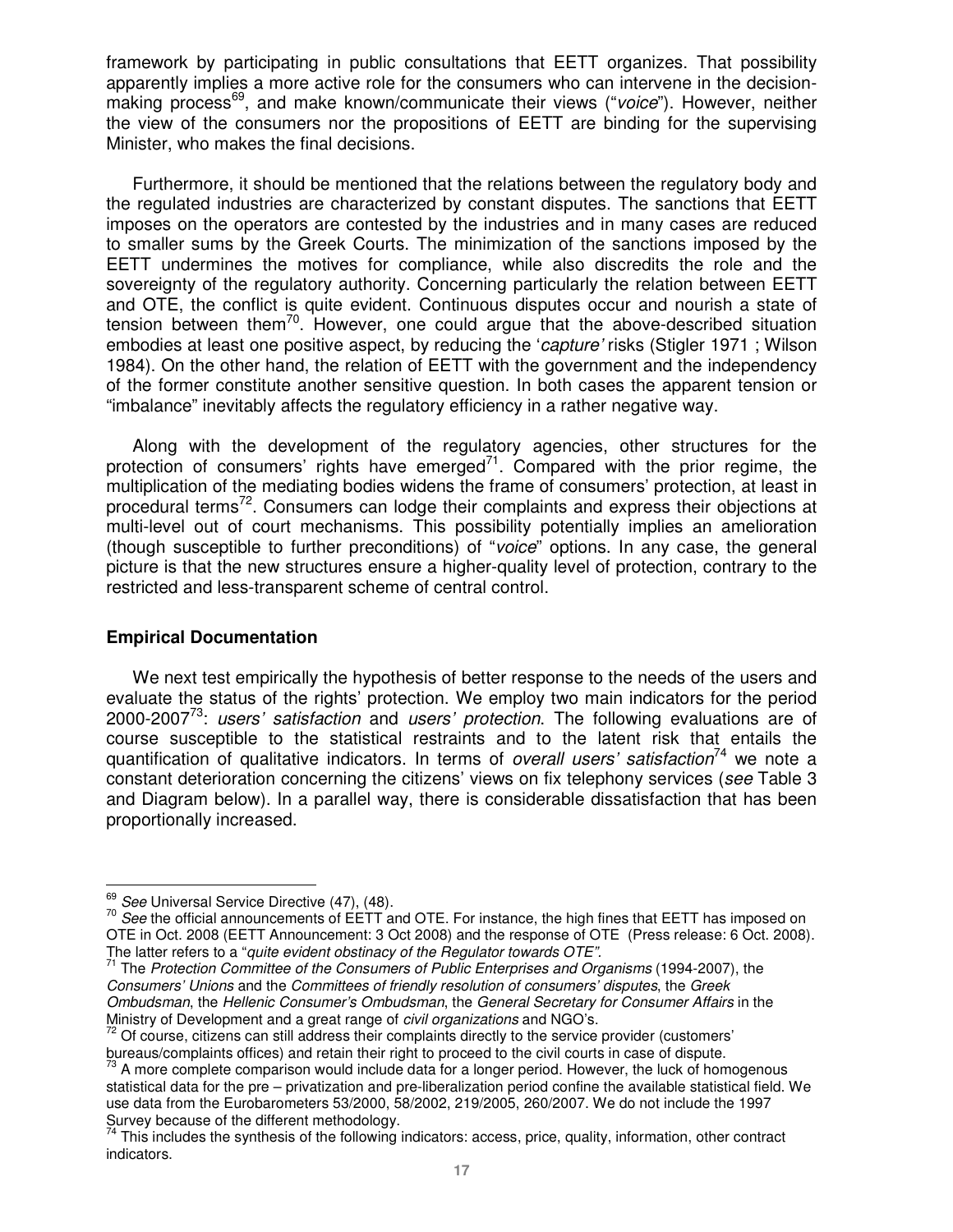## **Fix Telephony Services Satisfaction Level in Greece (2000 – 2007)**



Taking into account that member-states reform their national telecommunications monopolies in line with the common directions of the E.U. a general comparison can be made in terms of relative efficiency. In a cross – country perspective Greece is apparently below the average satisfaction European level (see Table below). The indices thus show a low "responsiveness" degree.



**Overall Satisfaction Level E.U.-25 (2007)** 



**Overall Satisfaction Level E.U.-25 (2007)** 

From a complementary point of view, a crucial question is what happens when problems occur (dispute resolution and problem settlement procedures). The 2006-2007 indices<sup>76</sup> depict a rather moderate situation as for whether the complaints were dealt with

Source: IPSOS-INRA 2007

 $\overline{a}$ <sup>75</sup> Consumer Satisfaction Survey (final report), May 2007, for the European Commission, Health & Consumer Protection Directorate – General.

<sup>&</sup>lt;sup>76</sup> Eurobaromètre spécial 260 (2007).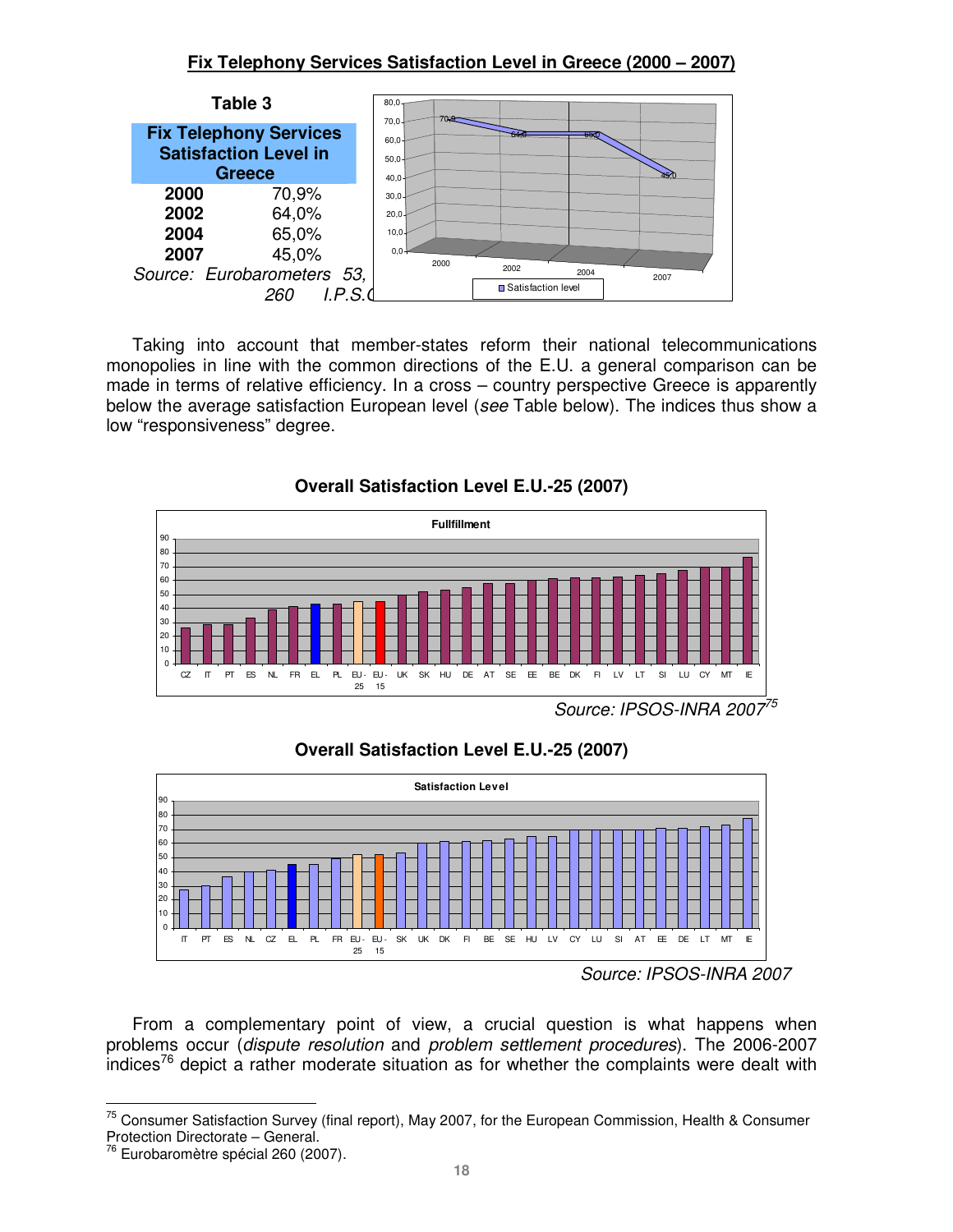well or badly (47% and 43% retrospectively). Concerning the context of the complaints, most consumers question the high charges at their bills (over-cost charges)<sup>77</sup>. Further obstacles of procedural nature often complicate the communication terms between the operators and the subscribers<sup>78</sup>. Overall, the empirical findings show a low integration degree concerning the anticipated benefit in terms of users' satisfaction and protection.

## **3. Beyond citizens/users/consumers: a Losers - Winners perspective**

Whatever the degree of convergence to the initial goals, we cannot deny that the telecommunications sector reform -to some extend- has worked for the benefit of the consumers. However, predicted or unexpected costs are not of minor significance. We cannot thus speak for a clear positive or negative outcome. In this regard, the distribution of gains and losses along with the particular "timing" of the anticipated effects could lead to secondary inequalities concerning the impact of the reform. The concentrated or diffused nature of costs and benefits (Wilson 1973: 331-337) and the selective or discriminatory criteria of their alllocation could imply a shift in the policy style (Lowi 1964), corresponding to a rather "*distributional*" (instead of "*regulatory*") paradigm (Pagoulatos 2000). Next, we try to assess the impact of the reform on citizens including mainly the direct effect (citizens as users/consumers). We then epigrammatically look at the indirect implications for the society as a whole and as a synthesis of different interest groups (citizens as taxpayers, employees, shareholders, suppliers, etc.). The aim is to detect the latent asymmetries in the allocation of the potential benefits, assuming that there is an overall gain.

At a macro-economic level, there have been concerns that privatization may deprive state agents from the self-interest rents but this could result to a simple transfer of that possibility to private interests (Parker 1998: 39-40). Beyond the axiomatically bounded practical value of perfect competition assumptions, actual and potential competition distortions illustrate the latent threats<sup>79</sup>. In theory and in the rhetoric of the reform the free market 'automatization' has been conceived in many cases as a self-evident assumption to the benefit of the consumers. In practice, imperfect competition and the actual oligopolistic scheme confine the validity of this hypothesis. The constant violations of competition rules by OTE and other operators stress the practical difficulties of maintaining a competitive environment. It thus reflects a market not fully benefited from the liberalization.

In cost/benefit allocation terms, regulation or competition distortions could lead to a twotier users/consumers situation. In fact, *cream-skimming* effects are possible to occur if companies orient their action to the most profitable activities and exclude the non–profitable areas. That could also happen on the basis of big customers and households, to the detriment of the latter. To the degree that the quality of competition defines -in a proportional way- the benefits for the consumers, a poor and unstable competitive function apparently erodes the grounds of consumer's empowerment. In this case, the winners are the private operators and big (more powerful) customers.

A second-degree analysis could reveal further asymmetries concerning the distribution of the potential cost or benefit across different categories of end-users. For instance, the available data in terms of total household spending shows the (positive) direct price effect for both the low and the high-income households. The relative benefit on the income was

l

<sup>78</sup> Mostly with reference to the private operators, many subscribers find great difficulty in reaching their providers. The automation of customers' services (luck of personnel, call centers, pre-recorded "press button" replies, etc.) discredit the quality of communication and constitute a source of constant dissatisfaction.

 $\frac{77}{10}$  See the Greek Ombudsman's and the Hellenic Consumer's Ombudsman Annual Reports.

<sup>&</sup>lt;sup>79</sup> Market concentrations, abuse of monopolistic or dominant position, unfair competition, illegal collusion, etc.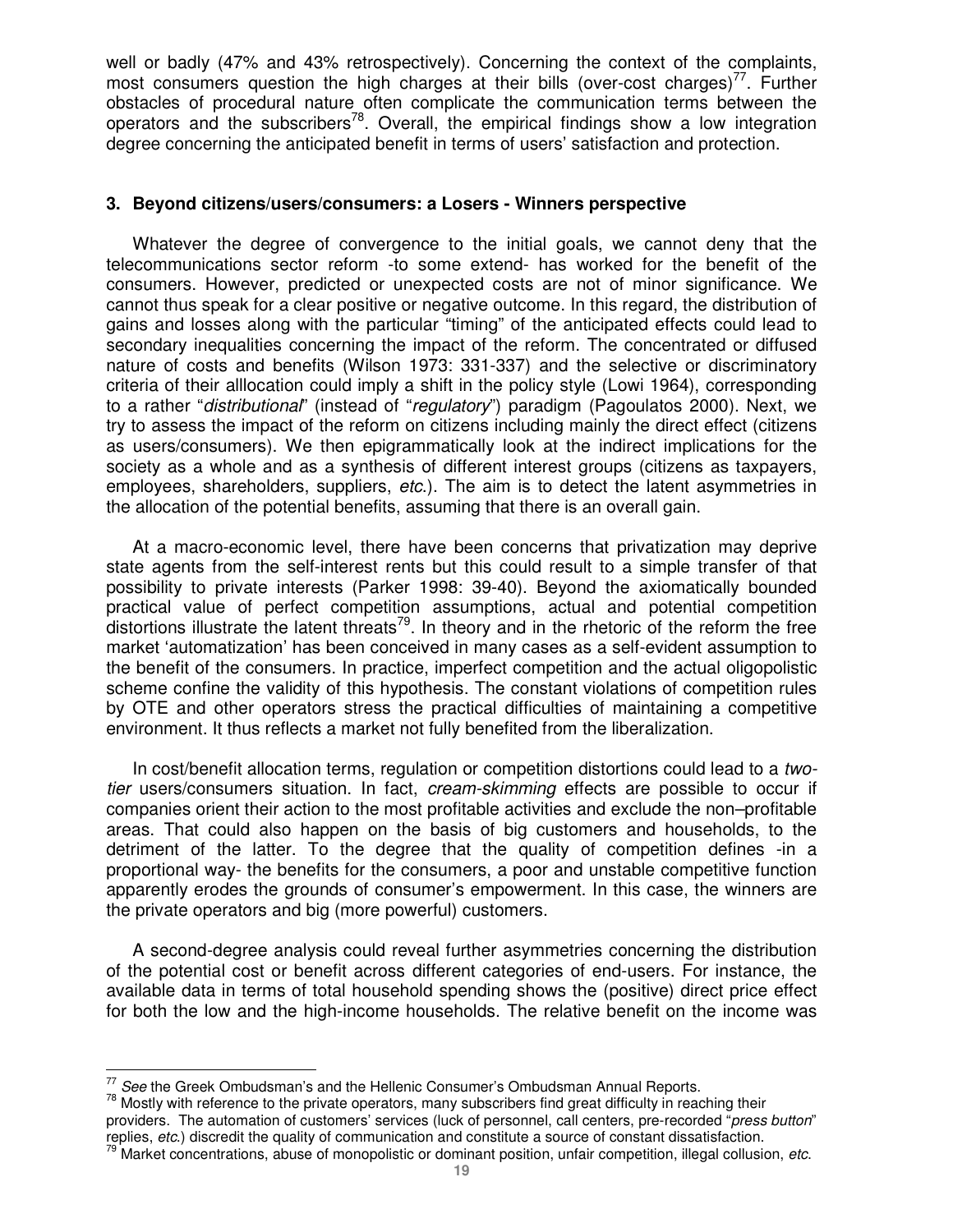greater for the former<sup>80</sup>. Differentiated redistribution effects could also arise among different types of services that a single fix-telephone consumer uses. Due to the adjustment of prices to the actual cost (abandon of cross-subsidizing practices), it is expected that the tariffs of long-distance calls will fall, while the charges of local calls will rise $^{81}$ . Thus, the impact, in terms of direct cost, is positive (beneficial) for the long-distance callers and negative (non-beneficial) for those who mostly make local calls. Additionally, multiple inner trade–offs at micro level could occur. Better prices are possible to have an inverse effect on the quality of the provided services<sup>82</sup> as well as on the quality of complaints' treatment.

Concerning the indirect impact of the reform, the privatization of a public enterprise implies wealth transfer from the citizens as taxpayers (in large owners of public enterprises) to the new shareholders. The size and the dispersion/concentration degree of the cost or the benefit of the two sides depend on the pricing of the assets ("sale value") (Yarrow 1986: 358 ; Beesley and Littlechild 1986: 37 ; Vickers and Yarrow, 1991: 120) and the future use of the raised revenues. Positive fiscal effects could occur via both the productive use of privatization revenues and the resources savings through the elimination of (tax financed) budget transfers to public enterprises (Beesley and Littlechild 1986: 38 – 39 ; Birdsall and Nellis 2003: 1626-1627). The inverse case gives opposite results (dispersed cost for the citizens as taxpayers). In addition, during the initial phase of privatization, consulting/advisory firms, underwriters and "clever" market actors could draw significant short-term benefits under the particular circumstances (Yarrow 1986: 361-362 ; Papoulias 1991: 58).

Secondly, the citizens as employees (or potential employees) of the privatized enterprises are usually placed on the losers' side (Beesley and Littlechild 1986: 39 ; Lymberaki 1994b). Privatization changes the nature of the working relations according to the private model and eliminates certain privileges of the public sector labour relations. However, in the case of OTE that hypothesis is partially valid, as the 'old' employees have been benefited certain generous motives in order to smoothen their opposition to the privatization project ("voluntary exit" scheme). On the contrary, the new employees are submitted to a less privileged regime.

Apparently, an exhausting enumeration of the cases and the potential redistribution of cost and benefits is out of the scope and the aim of this study. Conjuncture has also a role to play. A complementary view reveals two related aspects: the *timing* and the *capacity* of consumers to drain the eventual benefit. As for the latter, it is not always evident that all consumers are equally qualified to get information, to evaluate the alternative options and to make the "rational" choice (Barnes and Prior 1995). The difficulty is higher in complex technology-based markets $^{83}$ . In this case, a crucial question is whether there is a guarantee for those who are not able to make the right choice and to benefit from the competitive market. This remark evokes also a wider concern about the way that the question of 'vulnerable customers<sup>84</sup>' is being infiltrated through the market mechanism. Secondly, regarding the time factor, it is expected that the effects of liberalization appear earlier for the incumbent firms and the employees, while the consumers reap the benefits in the short

<sup>&</sup>lt;sup>80</sup> E.C. (2007): Evaluation of the Performance of Network Industries providing SGIE, 2006 Report, Annexes:  $40 - 41.$ 

See the E.C. Evaluations of the Performance of Network Industries providing SGIE (2004-2006). See also Birdsall and Nellis, 2003: 1623.

See EC (2001), Annex to the report on the functioning of product and capital markets: Market performance of network industries providing services of general interest: a first horizontal assessment, Working document by the services of Commissioners Bolkestein and Solbes, Brussels, 7/12/2001, p.16.

It is worth mentioning however that the Greeks find the evaluation of the different offers an easy task, in comparison with the other members of the E.U. (see Eurobaromètre spécial 260, 2007).

In a wider sense than that of 'disabled users and users with special needs', defined within the framework of the Universal Service Directive or 'targeted social groups' for which the Greek legislation provides special tariffs.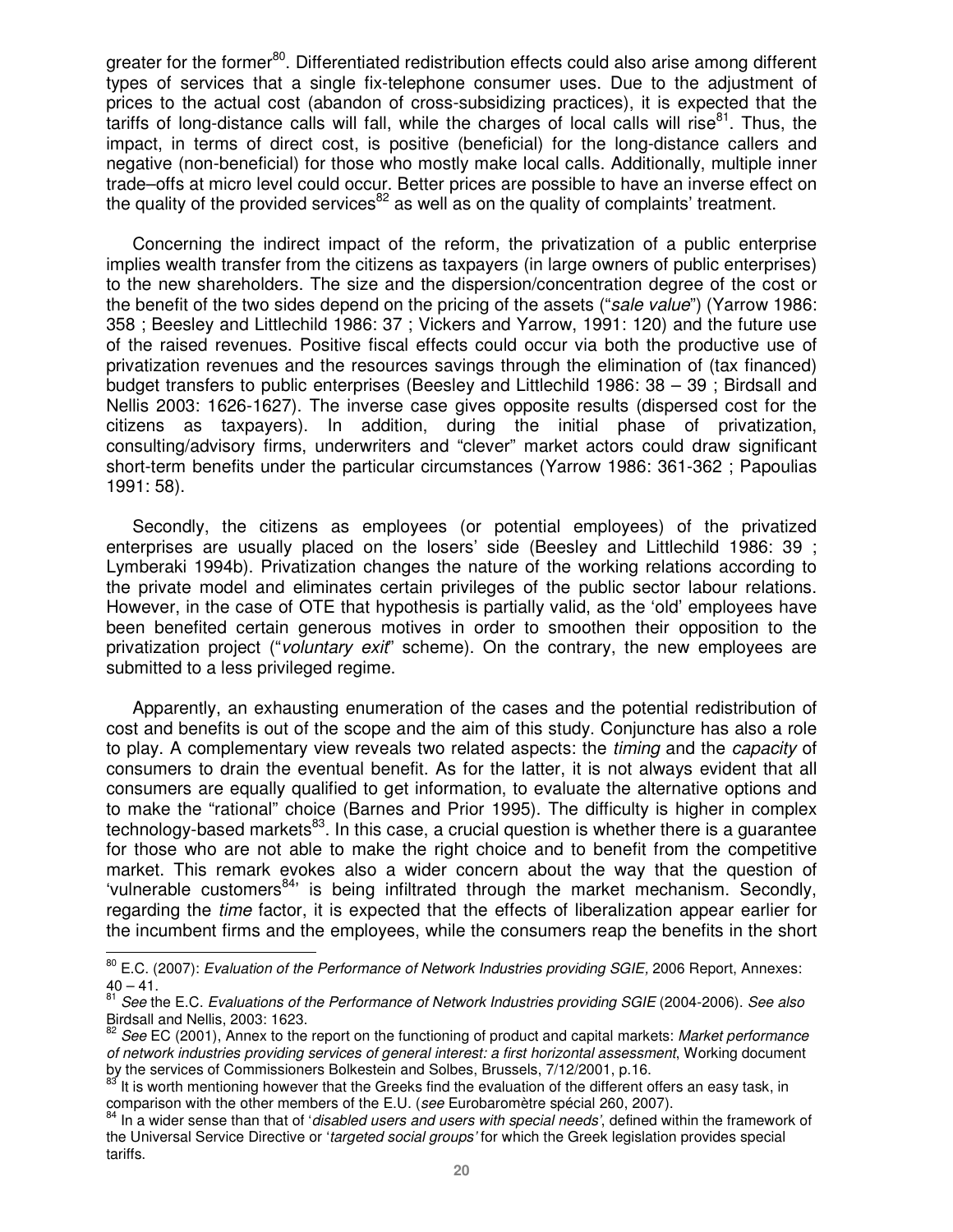- middle term<sup>85</sup>. In the interim, eventual (relative) losses could occur for citizens as consumers.

As a final point, an apparently thorny –and not at all theoretical- issue is the ambiguous interplay between the logic of the market and that of the state action. Public and private sector serve par excellence contradictory goals and correspond to different accountability criteria<sup>86</sup>. The market shift could imply that the citizens are more benefited as consumers than as members of a socio-political community. The early concern of E.U. policies to ensure a balance between the market efficiency and general interest objectives<sup>87</sup> underline the potential asymmetry (Bauby 2002 ; Baumstark 2002 ; Chillon 2002). The motives of public and private action lead additionally to a quasi-paradox remark. While state action theoretically incorporates public interest concerns, for the private agencies the eventual benefit for the consumer does not constitute a conscious objective by itself but a rather indirect effect of the market forces. The firm thus seeks to meet the needs of the users under the competitive pressures and not because the mission of 'serving the public' is a prerequisite of or stands for a concrete operational goal. Of course, one could argue that what is important finally is the result and not the procedural aspects of the eventual positive or negative effect. Nevertheless, the former cannot be utterly dissociated from the mechanisms that generate the corresponding outcomes, implying different conceptualizations of the benefit.

#### **Conclusion**

 $\overline{a}$ 

This paper has attempted to make a brief assessment of the telecommunications sector reform in Greece. Privatization and liberalization programs have been analyzed from a citizens/consumers' perspective, aiming to measure the eventual beneficial effects. The findings correspond to both positive and negative policy outcomes. A general remark is that the benefit for the citizens as consumers is oriented towards a more individualized approach in line with the micro-level criteria of an economic actor. An axiological shift concerning public interest conceptualizations is also evident. A second reading of the facts that took place revealed further asymmetries and multi-level differentiations in terms of cost/benefit allocation. Concerning the relative significance of the two variables (privatization of ownership and market liberalization), the key factor seems to be the competitive function and the role of regulation and not so the property status of the operator.

In any case, OTE no longer constitutes a public enterprise and the Greek telecommunications monopoly has been replaced by a dynamic open market in constant evolution. The public/private dichotomy does not seem to correspond to a realistic argument, while the theoretical schemes of "user" and "consumer" have also shown their limits as analytical tools. Given the failure of the state-owned monopolies, mixed and more complicated policy models seem to be henceforth the case. However, the quasicontradictory logic of public and private interest creates multiple policy trade-offs and calls for new regulatory re-arrangements and consensus.

<sup>&</sup>lt;sup>85</sup> See E.C. (2007): *Evaluation of the Performance of Network Industries providing SGIE,* 2006 Report, Annexes: 12.

<sup>&</sup>lt;sup>86</sup> With reference to the notions of public service/public interest and the principals of the competitive market we trace the elements of two distinct logics reflecting partially different perceptions for the pursued ends as well as for the organizational structure of utilities (public monopoly – open market) (Chevallier, 2000: 25 – 26; 2005: 42, 123 ; Bouquillion 2001 ; Chillon 2002).

See for instance: Commission of the European Communities (1996), Communication from the Commission, Services of General Interest in Europe, Brussels, 11.9.1996, p.5-6.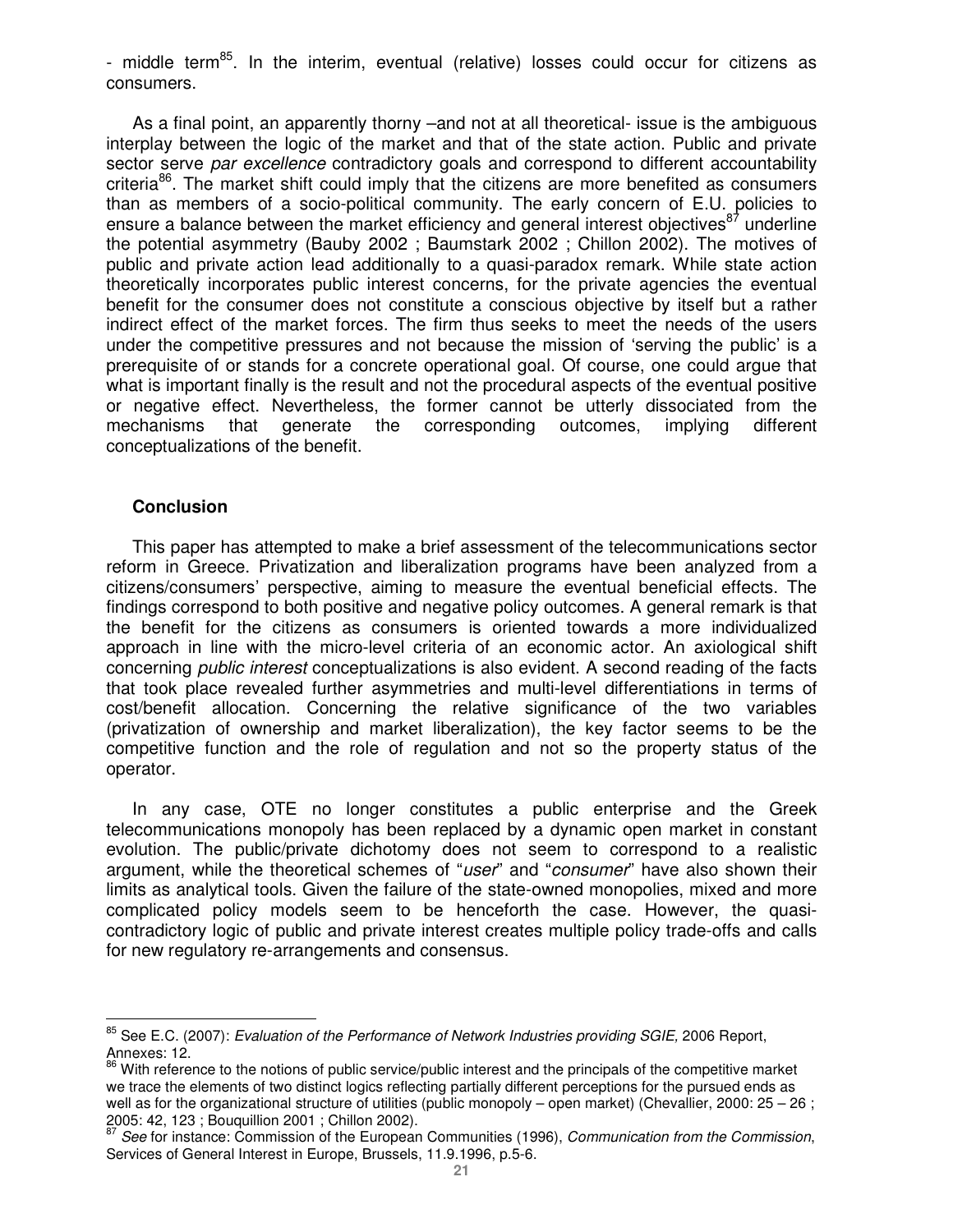In the present transitional period, attention must be paid in order to avoid market distortions. With reference to Héritier's categorization (2001) this could correspond to a better balance between the "market-making policy" (negative integration) and the "marketcorrecting policy" (positive integration). Unregulated market mechanisms could lead to a new and even worse marginalization of the consumers. In this case the reform would imply nothing more than a simple transformation of the state – driven "user's occupation" to a market – driven "consumer's manipulation". This risk is not hypothetical. As it has been shown, the empowerment of the consumer is not a self-evident feature of the free market. While progress has been made, there is still much to do in order to reach the full benefits of the reform. In any case, both the state and the regulators have a key-role to play.

## **References**

- **Anastopoulos, I.D.** (1987). Public Enterprises. Athens-Komotini: Ant. N. Sakkoulas, [In Greek].
- **Barnes, M. and Prior D.** (1995). "Spoilt for Choice? How Consumerism Can Disempower Public Service Users", Public Money & Management, 53--58.
- Barzelay, M. (2001). The New Public Management: Improving Research and Policy Dialogue. Berkeley: University of California Press..
- **Bauby, P.** (2002). "La Genèse de l'Article 16 du Traite de l'Union », in : G. Henaff (ed.), Concurrence et Services Publics. Enjeux et Perspectives, Presses Universitaires de Rennes, 45--58.
- **Baumstark, L.** (2002). "Services Publics en Réseaux : Perspectives de Concurrence et Nouvelles Régulations », in : G. Henaff (ed), op.cit, 59--80.
- **Beesley, E.M. and Littlechild S.C.** (1986). **"**Privatization. Principles, Problems and Priorities", in: J. Kay, C. Meyer and D. Thompson (eds), Privatisation and Regulation: The UK Experience, Oxford: Clarendon Press, 35—57.
- **Birdsall, N. and Nellis J.** (2003). "Winners and Losers: Assessing The Redistributional Impact of Privatization", World Development, 31:10, 1617--1633.
- **Bishop, M., Kay J., & Meyer C.** (1994) (eds.). Privatization and economic performance, NY : Oxford University Press.
- **Bishop, M., and Thompson** (1994), "Privatization in the UK: international organization and productive efficiency", in: Bishop M., Kay J. & C.Meyer (eds.). Privatization and economic performance, Oxford: Oxford University Press, 352--366.
- **Bouchaert, G.** (2000). "Techniques de Modernisation et Modernisation des Techniques : Evaluer La Modernisation de la Gestion Publique", in: L. Rouban (ed.), Le Service Public en devenir. Paris : L'Harmattan, 107--127.
- **Bouquillion, Ph.** (2001), "Les Limites et Les Impasses du Service Universel", Intervention au Colloque de SUD-PTT du 11 octobre 2001.
- **Buchanan, J.M.** (1972). "Toward Analysis of Close Behavioral Systems", in: J.M. Buchanan & R.D.Tollison (ed.). Theory of Public Choice. Political Applications of Economics, U.S.A.: The University of Mitchigan, 11--23.
- **Chevallier, J.** (1975). "L'Intérêt Général Dans l'Administration Française". RISA ELI (4), 325--350.
- (2000). "La Place du Service Public Dans l'Univers Juridique Contemporain", in : L. Rouban, Le Service Public En Devenir, Paris : L'Harmattan, 21--34.
- **—** (2005). Le Service Public, Paris : Presses Universitaires de France.
- **Chillon, S.** (2002), De l'usager au consommateur : une évolution de l'ouverture du service public à la concurrence, in : Henaff (dir.), op.cit., p.285-306.
- **Clarke, J.** (2004). Consumerism And The Remaking of State-Citizen Relationships, Paper prepared for ESPAnet conference, Oxford, 9-11 September.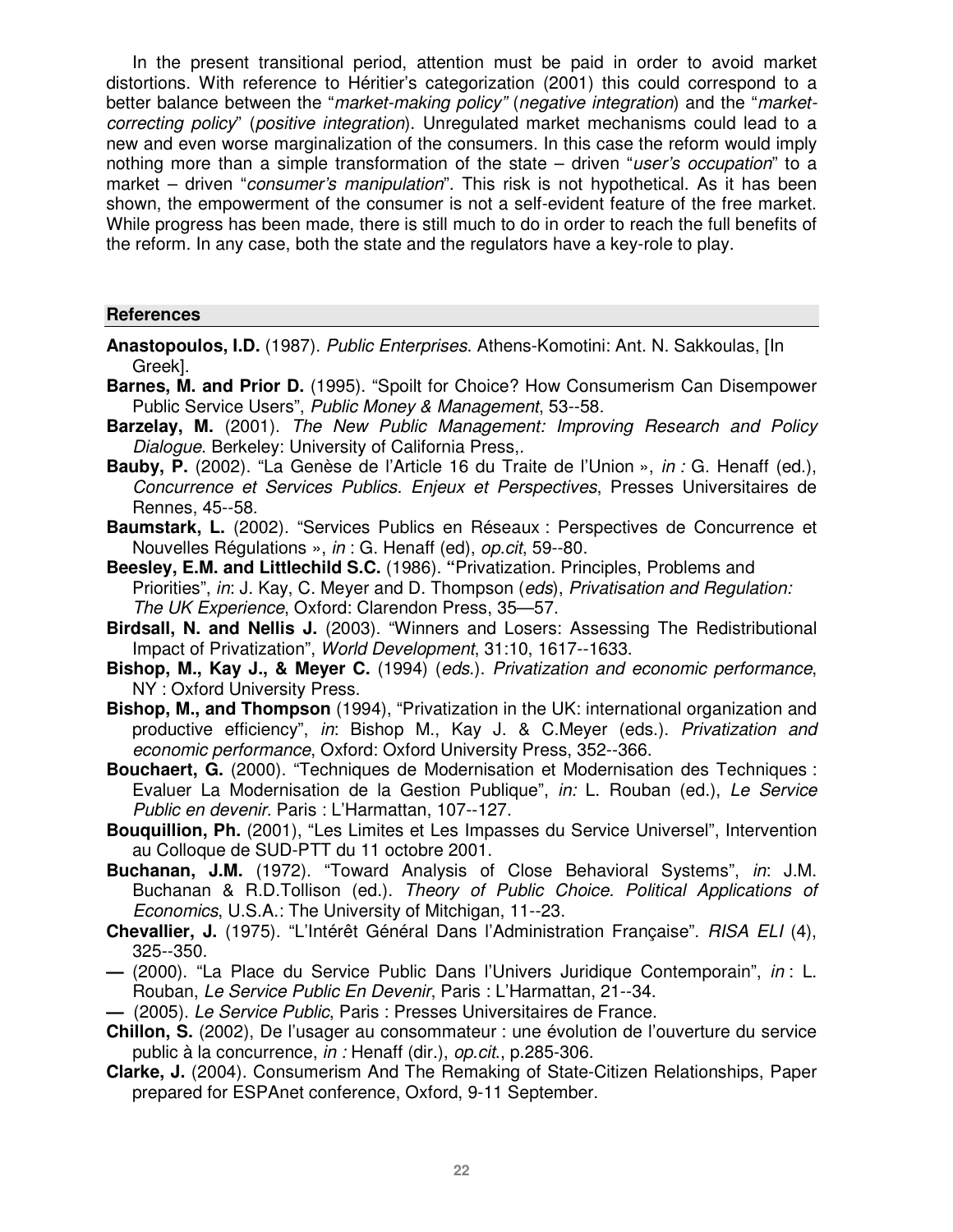- **Cohen, E. and Henry C.** (1997). "Sur Les Bases et L'Evolution Récente des Services Publics Industriels et Commerciaux en France et dans l'Union Européenne, in : Service public. Secteur public, Paris : La Documentation française.
- **De Alessi, L.** (1980). "The Economics of Property Rights: A Review of the Evidence", Research in Law and Economics, 2, 1--47.
- **Domberger, S. and Piggott J.** (1994). "Privatization policies and public enterprise", in: M. Bishop, J. Kay & C.Meyer (eds.), Privatization and economic performance, Oxford : Oxford University Press, 32--61.
- **Eliassen, K.A. and From J.** (2009). "Deregulation, Privatization and Public Service Delivery: Universal Service in Telecommunications in Europe", Policy and Society, 27:3, 239--248.
- **Esping-Andersen, C.** (1990). The Three Worlds of Welfare Capitalism, Cambridge : Polity Press.
- **Featherstone, K.** (2005). "Modernisation' and the Structural Cconstraints of Greek Politics", West European Politics, 28:2, 223--241.
- **Feigenbaum, H.B. and Henig J.R.** (1994). "The Political Underpinnings of Privatization. A Typology", World Politics, 46:2, 185--208.
- **Giannitsis T.** (1994). "The discourse of privatization and the state-market relations as an expression of political and social re-arrangements", in: T. Giannitsis (ed.) The discourse of privatization ιδιωτικοποιήσεων: theoretical perspective and the importance for Greece, Athens : Paratiritis, 11--57 [In Greek].
- **Hall, P. and Taylor R.C.** (1996). "Political Science and The Three New Institutionalisms", paper presented by prof. Hall, MPIFG Scientific Advisory Board Meeting, 9 May.
- **Hancher, L. and Moran M.** (1989). "Regulation and Deregulation", *European Journal of* Political Research, 17, 129--136.
- **Handler, J.F.** (1996). Down from Bureaucracy. The Ambiguity of Privatization and Empowerment, Princeton, New Jersey: Princeton University Press.
- **Heald, D. and Steel D.** (1982). Privatising Public Enterprises: An Analysis of the Government's Case" Political Quarterly, 53:3, 333--349.
- Haritakis, N. and Pitelis Ch. (1998). "Privatization in Greece", in: Parker D. (ed.). Privatization in the European Union. Theory and policy perspectives, London: Routledge, 123--135.
- **Héritier, A.** (2001). The Politics of Public Service in European Regulation, Preprints aus der Max-Planck-Projektgruppe, Pecht der Gemeinschaftsguter, Bonn.
- **Hirschman, A.O.** (1970). Exit, Voice, and Loyalty: Responses to Decline in Firms, Organizations, and States, Cambridge, MA: Harvard University Press.
- **Hood, Chr.** (1991). A Public Management for All Seasons?, Public Administration, 69, 3-- 19.
- **Joumard,** Ι**. and Mylonas** Ρ**.** (1999). "Reforming Greece's Public Enterprises", O.E.C.D. Observer, April, 10.
- **Krueger, A.** (1974). "The Political Economy of the Rent- Seeking Society", The American Economic Review, 64:3, 291--303.
- **Le Grand, J.** (1997). "Knights, Knaves or Pawns? Human Behaviour and Social Policy", Journal of Social Policy, 26:2, 149--169.
- **Le Grand, J. and Bartlett W.** (1993). "The Theory of Quasi-Markets", in: J.Le Grand & W. Bartlett (ed.), Quasi-Markets and Social Policy, UK: Macmillan Press, 13--34.
- **Letwin, O.** (1998). Privatizing the World. A Study of International Privatization in Theory and Practice, G.B.: Cassell.
- **Levine, Ch. and Fisher G.** (1984). "Citizenship and Service Delivery: the Promise of Coproduction", Public Administration Review, 44, 178--189.
- **Lindblom, Ch. E.** (1959). "The Science of "Muddling Through"", Public Administration Review, 19:2, 79--88.
- **Lowi, Th.J.** (1964). American Business, Public Policy, Case Studies and Political Theory, World Politics, 16, p.677-715.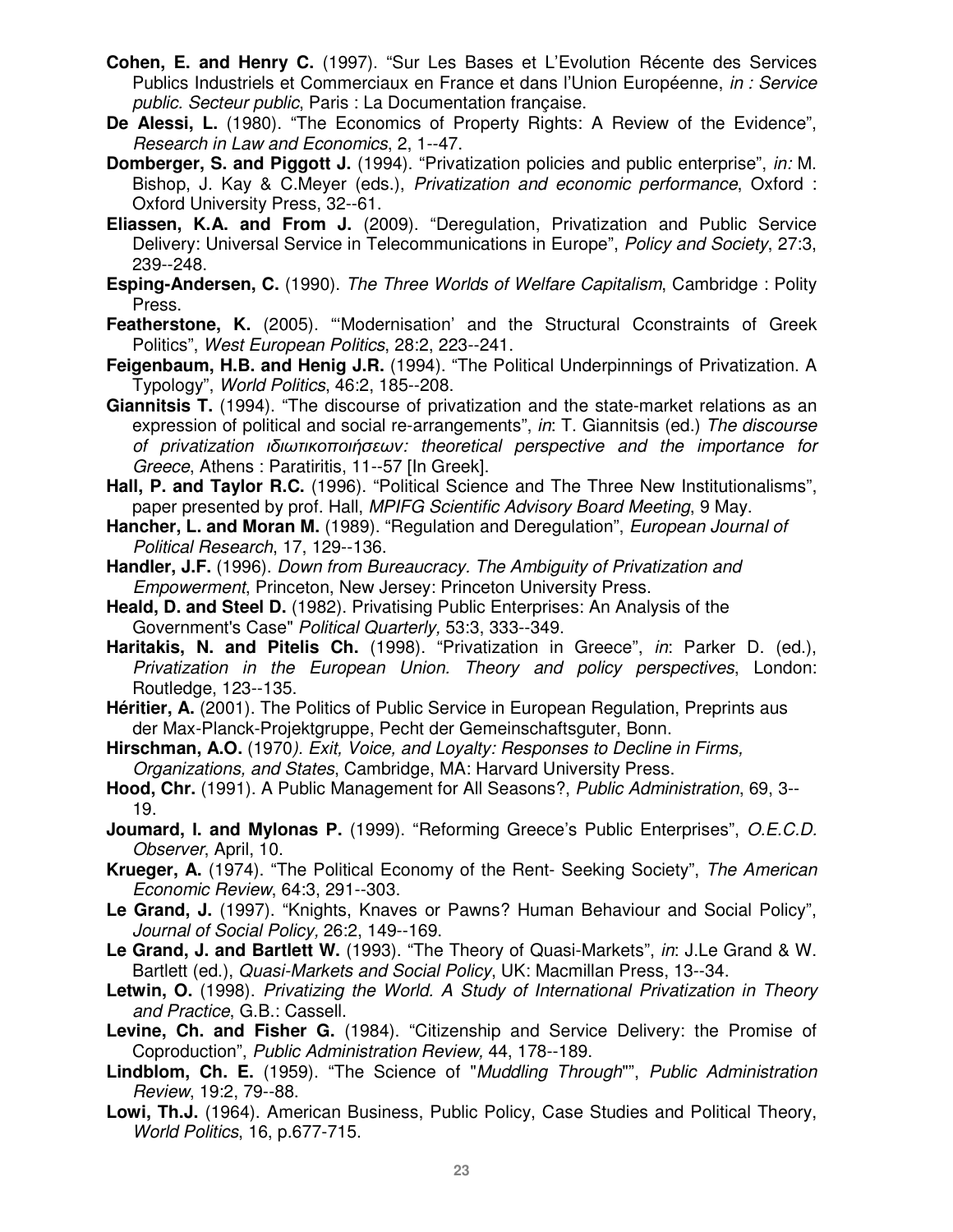- **Lymberaki, A.** (1994a). "Privatization. The Ideology of the Market in the Market of Ideologies", in: T.Giannitsis (ed.), op.cit., 59--107 [In Greek].
- (1994b). "Privatization and Labor Relations, in: T. Giannitsis (ed.), op.cit, 201--224 [In Greek].
- **Majone, G.** (1996). "Regulatory Legitimacy", in: G. Majone (ed.) Regulating Europe, London : Routledge.
- **—** (1999). "The Regulatory State and its Legitimacy Problems", West European Politics, 22:1, 1--24.
- **—** (2005). "Strategy and Structure: The Political Economy of Agency Independence and Accountability", in: OECD, Designing Independent and Accountable Regulatory Aauthorities for High Quality Regulation, Proceedings of an expert meeting in London, U.K., 10-11 January.
- **Marshall, T.H**. (1992). "Citizen and Social Class", in: T. H. Marshall & T. Bottomore (ed.), Citizenship and social class, London: Pluto Press, 3--51.
- **Mouzelis, N.** (2005). "Why are Reforms Failing", in: Th. Pelagidis (ed.), The Blockage of Reforms in Greece: an Assessment of the Modernisation Process, Athens : Papazisis, 17--36 [In Greek].
- **Mueller, D. C.** (1976). "Public Choice: A Survey", Journal of Economic Literature, 14:2, 395--433.
- **Olson, M.** (1965). The Logic of Collective Action, Cambridge (Mass.): Harvard University Press.
- **Osborne, D. and Gaebler T.** (1992). Reinventing Government. How the Entrepreneurial Spirit is Transforming the Public Sector, Reading, MA: Addison Wesley.
- **Pagoulatos, G.** (2000). "Privatization as European Regulatory (or Distributive?) Policy: an Approach of Theoretical Realism", Greek Review of Administrative Science, 6, 37--65 [In Greek].
- **—** (2005). "The Politics of Privatization: Redrawing the Public-Private Boundary", West European Politics, 28:2, 358--380.
- **Papoulias, D.** (1991). *Public Sector in Crisis*. Athens: Gnosi [In Greek].
- **—** (1994). "Socialization: Participation in Public Enterprises", in: T. Giannitsis (ed.) The Discourse of Privatizations: Theoretical Perspective and the Importance for Greece, Athens : Paratiritis, 225--260 [In Greek].
- (2007). Gold is the Public, Athens : Estia [In Greek].
- **Papoulias, D.B. and Lioukas S.K.** (1995). "Participation in The Management of Public Enterprises: Experience from Greek Utilities", Annals of public and cooperative economics, 66, 174--189.
- **Pelagidis, Th.** (2005), "The Vikings in Greece. Rent Seekers vs. Collective Interest", in: Th. Pelagidis (ed.), The Blockage of Reforms in Greece: an Assessment of the Modernisation Process, Athens : Papazissis, 109--164 [In Greek].
- **Peters, B.G.** (1999). Institutional Theory in Political Science, London : Continuum.
- **Powell, W. W.** (1990). "Neither Market nor Hierarchy: Network Forms of Organization", Research in Organizational Behavior, 12, 295--336.
- **Rouban, L.** (2000). "Le Service Public en Devenir : La Mondialisation, l'Europe et les Ruptures Sociales", in : L. Rouban (ed.), Le service public en devenir, Paris : L'Harmattan, 9--19.
- **Sappington, D.E.M. and Stiglitz J.E.** (1987). "Privatization, Information and Incentives", Journal of Policy Analysis and Management, 6:4, 567--582.
- **Savas, E. S.** (1987), Privatisation: The Key to Better Government, Chatham, NJ: Chatham House Publishers.
- **—** (1992). "Privatization in Post Socialist Countries", Public Administration Review, 52:6, 573--581.
- Smith, M. (1997). "Policy Networks", in: M. Hill (ed.), The Policy Process: A Reader, London: Prentice Hall, 2<sup>nd</sup> ed., 76--86.
- **Spanou, C.** (2000), Administration, Citizens and Democracy, Athens : Papazisis [In Greek].